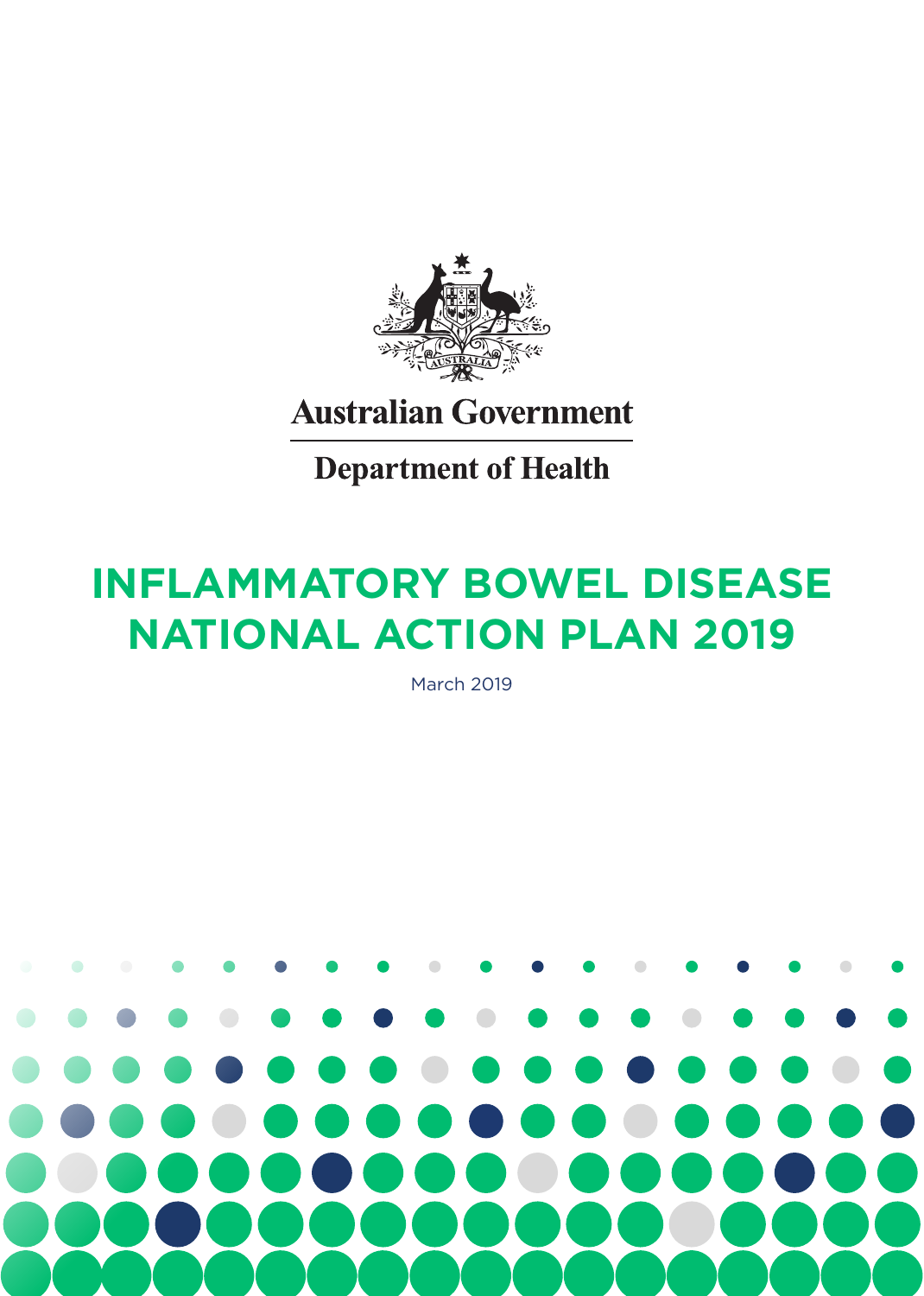# © Commonwealth of Australia as represented by the Department of Health 2019

# Inflammatory Bowel Disease National Action Plan 2019

# Creative Commons Licence



This publication is licensed under the Creative Commons Attribution 4.0 International Public License available from https://creativecommons.org/licenses/by/4.0/legalcode ("Licence"). You must read and understand the Licence before using any material from this publication.

## **Restrictions**

The Licence may not give you all the permissions necessary for your intended use. For example, other rights (such as publicity, privacy and moral rights) may limit how you use the material found in this publication.

The Licence does not cover, and there is no permission given for, use of any of the following material found in this publication:

- the Commonwealth Coat of Arms. (by way of information, the terms under which the Coat of Arms may be used can be found on the Department of Prime Minister and Cabinet website http://www. dpmc.gov.au/government/commonwealth-coat-arms);
- any logos and trademarks;
- any photographs and images;
- any signatures; and
- any material belonging to third parties.

## Attribution

Without limiting your obligations under the Licence, the Department of Health requests that you attribute this publication in your work. Any reasonable form of words may be used provided that you:

- include a reference to this publication and where, practicable, the relevant page numbers;
- make it clear that you have permission to use the material under the Creative Commons Attribution 4.0 International Public License;
- make it clear whether or not you have changed the material used from this publication;
- include a copyright notice in relation to the material used. In the case of no change to the material, the words "© Commonwealth of Australia (Department of Health) 2019" may be used. In the case where the material has been changed or adapted, the words: "Based on Commonwealth of Australia (Department of Health) material" may be used; and
- do not suggest that the Department of Health endorses you or your use of the material.

## Enquiries

Enquiries regarding any other use of this publication should be addressed to the Branch Manager, Communication Branch, Department of Health, GPO Box 9848, Canberra ACT 2601, or via e-mail to copyright@health.gov.au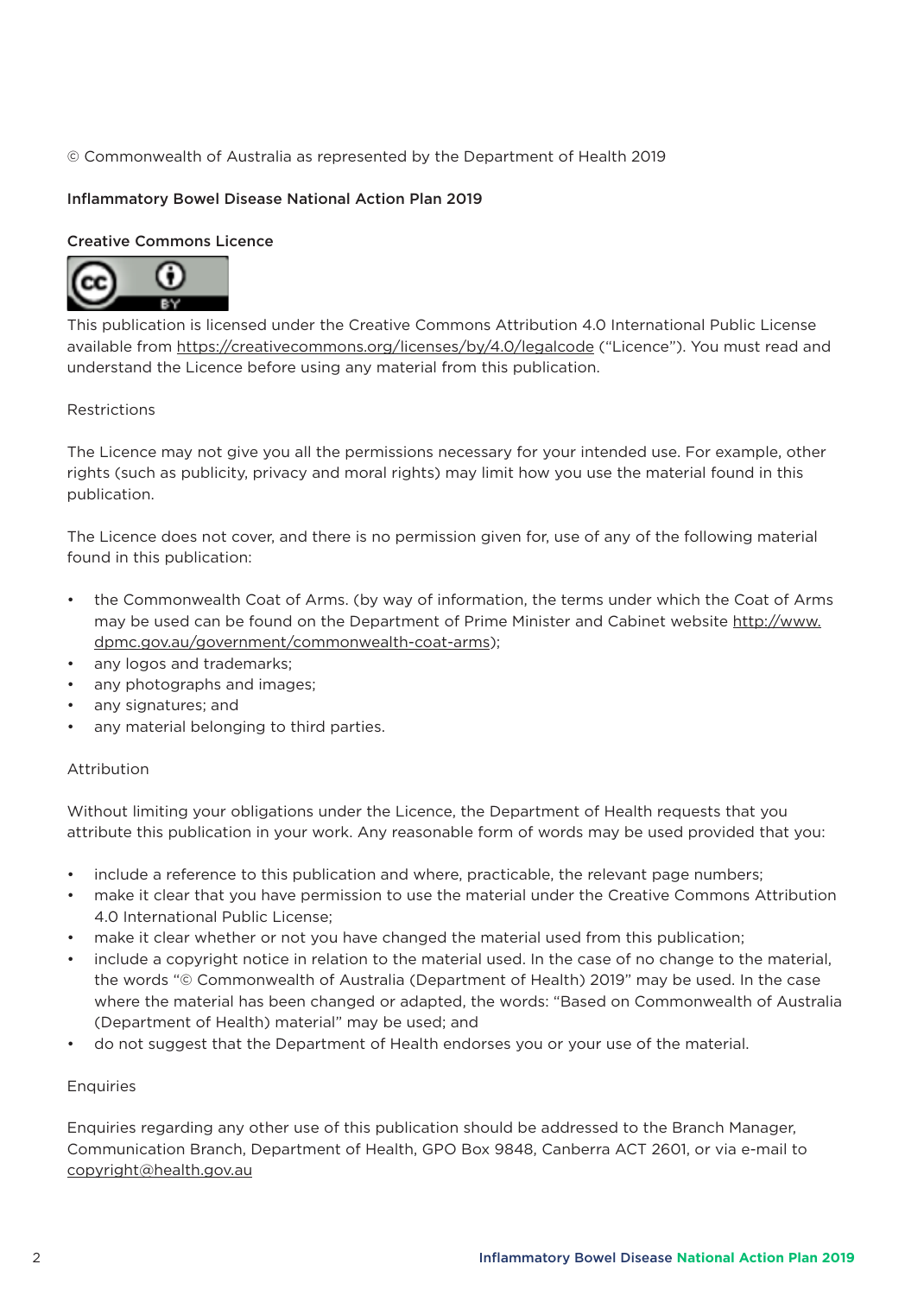

# ACKNOWLEDGEMENTS

Many organisations and individuals have contributed their time and expertise for the development of this inflammatory bowel disease (IBD) National Action Plan. In particular, we would like to thank Crohn's & Colitis Australia (CCA) for leading the project to develop this plan, and the following stakeholders:

- People living with IBD who have contributed or provided feedback
- Participants in the National IBD Roundtable June 2018 (Appendix A)
- Members of the Scientific, Medical & Quality of Care Advisory Committee, Crohn's & Colitis Australia (Appendix B)
- Respondents to the National Stocktake of IBD Improvement Activities Survey
- The various authors of the IBD National Action Plan and related background documents
- People and organisations that provided feedback on the draft IBD National Action Plan

# ABBREVIATIONS

| Australian College of Mental Health Nurses                      |
|-----------------------------------------------------------------|
| Australian Inflammatory Bowel Disease Association               |
| Australian Institute of Health and Welfare                      |
| Australia and New Zealand Inflammatory Bowel Disease Consortium |
| Australian Psychological Society                                |
| Crohn's & Colitis Australia                                     |
| Continuing professional development                             |
| Dietitians Association of Australia                             |
| Exclusive enteral nutrition                                     |
| Gastroenterological Nurses College of Australia                 |
| Gastroenterological Society of Australia                        |
| General practitioner                                            |
| Inflammatory bowel disease                                      |
| <b>IBD Nurses Australia</b>                                     |
| Medicare Benefits Schedule                                      |
| Medical Research Future Fund                                    |
| National Strategic Framework for Chronic Conditions             |
| <b>Pharmaceutical Benefits Scheme</b>                           |
| Patient-centred medical homes                                   |
| <b>Primary Healthcare Networks</b>                              |
| Pharmaceutical Society of Australia                             |
| <b>PricewaterhouseCoopers</b>                                   |
| Royal Australian College of General Practitioners               |
| Royal Flying Doctor Service                                     |
| Society of Hospital Pharmacists of Australia                    |
|                                                                 |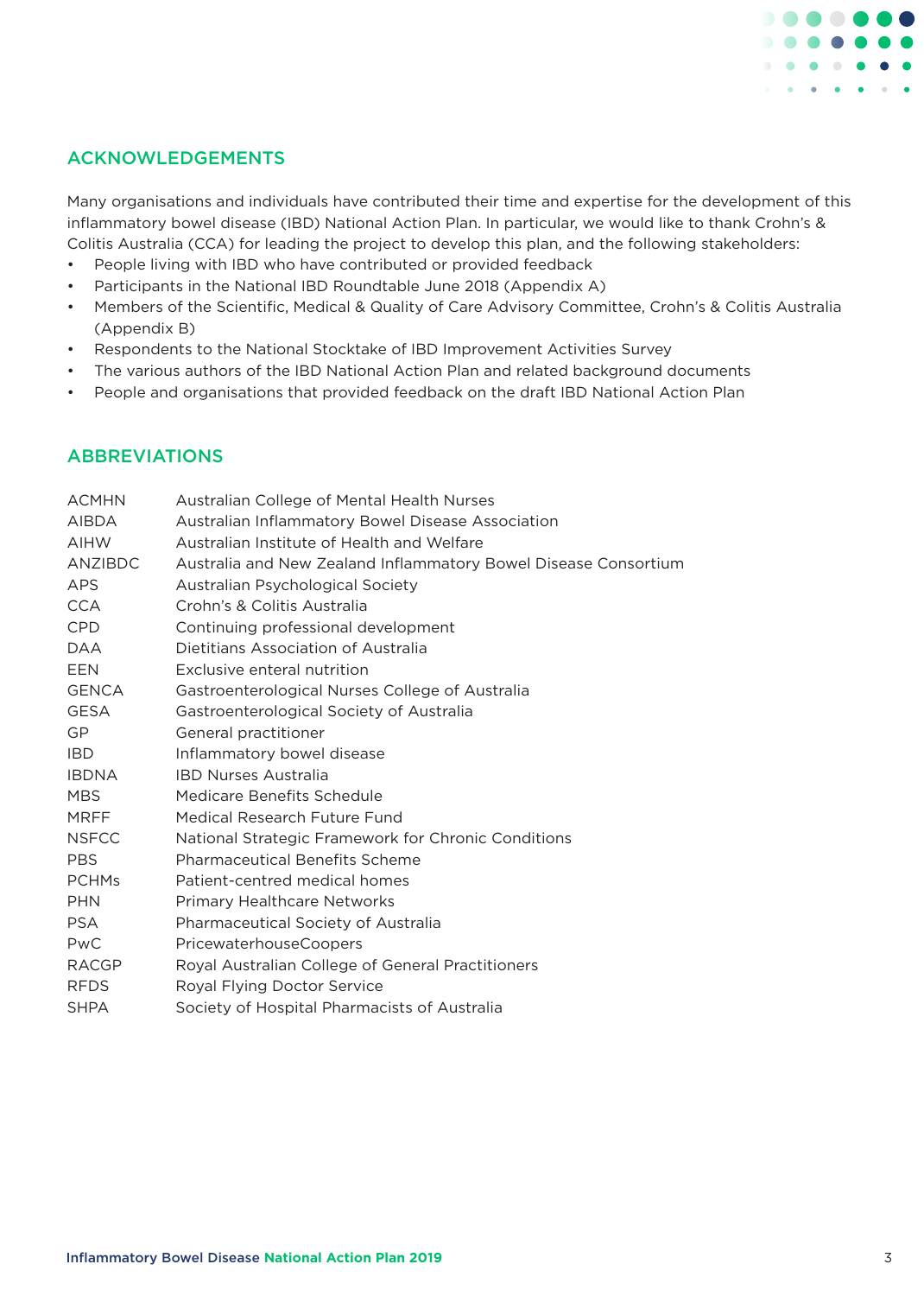# **CONTENTS**

| Acknowledgements                                                                                                   | 3  |
|--------------------------------------------------------------------------------------------------------------------|----|
| <b>Abbreviations</b>                                                                                               | 3  |
| <b>About this IBD National Action Plan</b>                                                                         | 5  |
| Why do we need an IBD National Action Plan?                                                                        | 6  |
| <b>Summary Of Priority Actions</b>                                                                                 | 8  |
| <b>IBD</b> in Australia                                                                                            | 10 |
| <b>IBD National Action Plan priority areas</b>                                                                     | 11 |
| Priority Area 1: A skilled and accessible multidisciplinary workforce                                              | 11 |
| Priority Area 2: Access to responsive IBD helplines                                                                | 15 |
| Priority Area 3: Support general practitioners to more effectively participate                                     | 16 |
| in IBD management                                                                                                  |    |
| Priority Area 4: Improved patient knowledge                                                                        | 17 |
| Priority Area 5: Increased investment in research and focus on children with IBD                                   | 18 |
| Priority Area 6: Support for practice management software, data and audit systems                                  | 19 |
| Priority Area 7: Funding of faecal calprotectin testing and therapeutic drug monitoring of<br>biological therapies | 20 |
| Priority Area 8: Explore the potential for effectiveness of medical home - funds bundling                          | 21 |
| <b>Realising the vision</b>                                                                                        | 22 |
| <b>References</b>                                                                                                  | 23 |
| Appendix A: Participants in the National IBD Roundtable June 2018                                                  | 26 |
| Appendix B: Members of the Scientific, Medical & Quality of Care Advisory Committee,                               | 27 |
| Crohn's & Colitis Australia                                                                                        |    |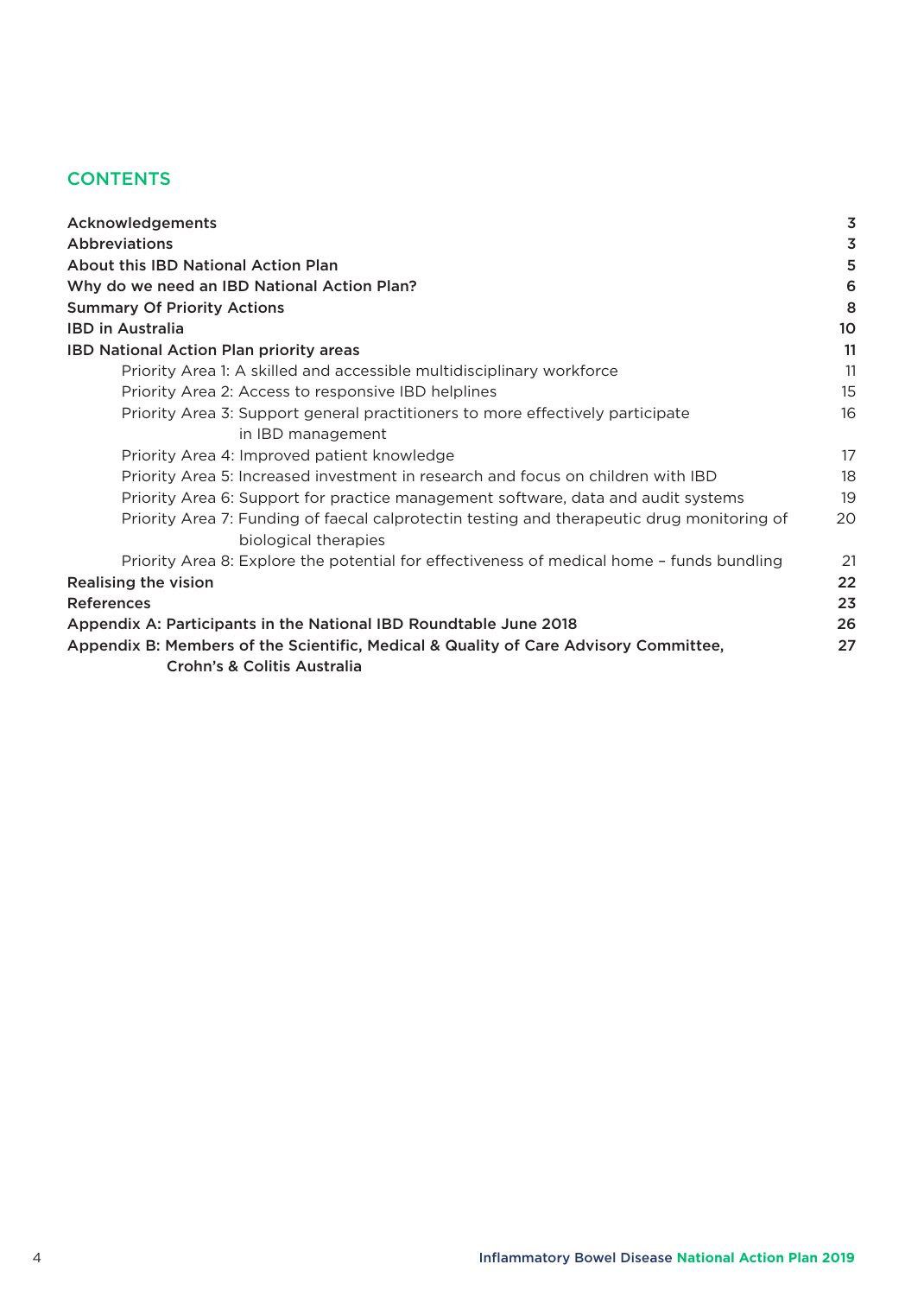

# ABOUT THIS IBD NATIONAL ACTION PLAN

#### *VISION*

*All Australians living with inflammatory bowel disease have access to high quality, integrated care to best manage their own health and improve quality of life.*

This plan provides detail on the growing prevalence of IBD in Australia and the increasing evidence that management of the condition is problematic for individuals and the community as a whole. The opportunity to approach the management of this condition using more effective interventions for chronic disease management is clear. This IBD National Action Plan seeks to outline the path to better quality care using solutions developed collectively, that:

- are based on evidence;
- capitalise on examples of excellence in existing care models; and
- align with the National Strategic Framework for Chronic Conditions (NSFCC).<sup>1</sup>

The NSFCC, published in 2017, provides a platform applicable to a broad range of chronic diseases, including IBD, by recognising that there are often similar underlying principles for their prevention and management. In this IBD National Action Plan, the NSFCC focus on prevention is prominent and specifically directed at early diagnosis and management of the condition to avoid deterioration and lifelong complications (secondary & tertiary prevention). Equally prominent are actions to provide efficient, effective and appropriate care for those living with this chronic condition. There is a lesser focus on the NSFCC priority population (Aboriginal and Torres Strait Islanders) due to low prevalence of IBD in this population.  $2^3$  The guiding principles of the NSFCC overlap with the World Health Organisation dimensions of quality of care and combined they guide this IBD National Action Plan.

The Australian Government announced the development of the IBD National Action plan in April 2018. Crohn's & Colitis Australia (CCA), the peak patient organisation for people with IBD, has coordinated the development of the plan and the consultation process for IBD stakeholders including a national roundtable action planning workshop. Priorities identified at the workshop were further explored by determining the current Australian activities in these areas via a national 'stocktake' survey and detailed literature review (summary documents are available at www.crohnsandcolitis.com.au/ibdqoc).

Importantly, input by people living with IBD to the plan was achieved throughout its development by individual and patient organisation representation at the roundtable workshop, a concurrent patient experience of health care survey by CCA and public comment on the draft IBD National Action Plan.

This first IBD National Action Plan is concentrated on implementable actions that can bring tangible benefits to people's individual care and reduce the burden of disease for the community. While cure is ultimately the goal of all stakeholders, this plan provides a path to better care, better quality of life and reduced burden of IBD on the Australian community.

#### PURPOSE

The purpose of this document is to identify the most important short to medium term actions that will improve equitable access to high quality health care for people living with IBD in Australia.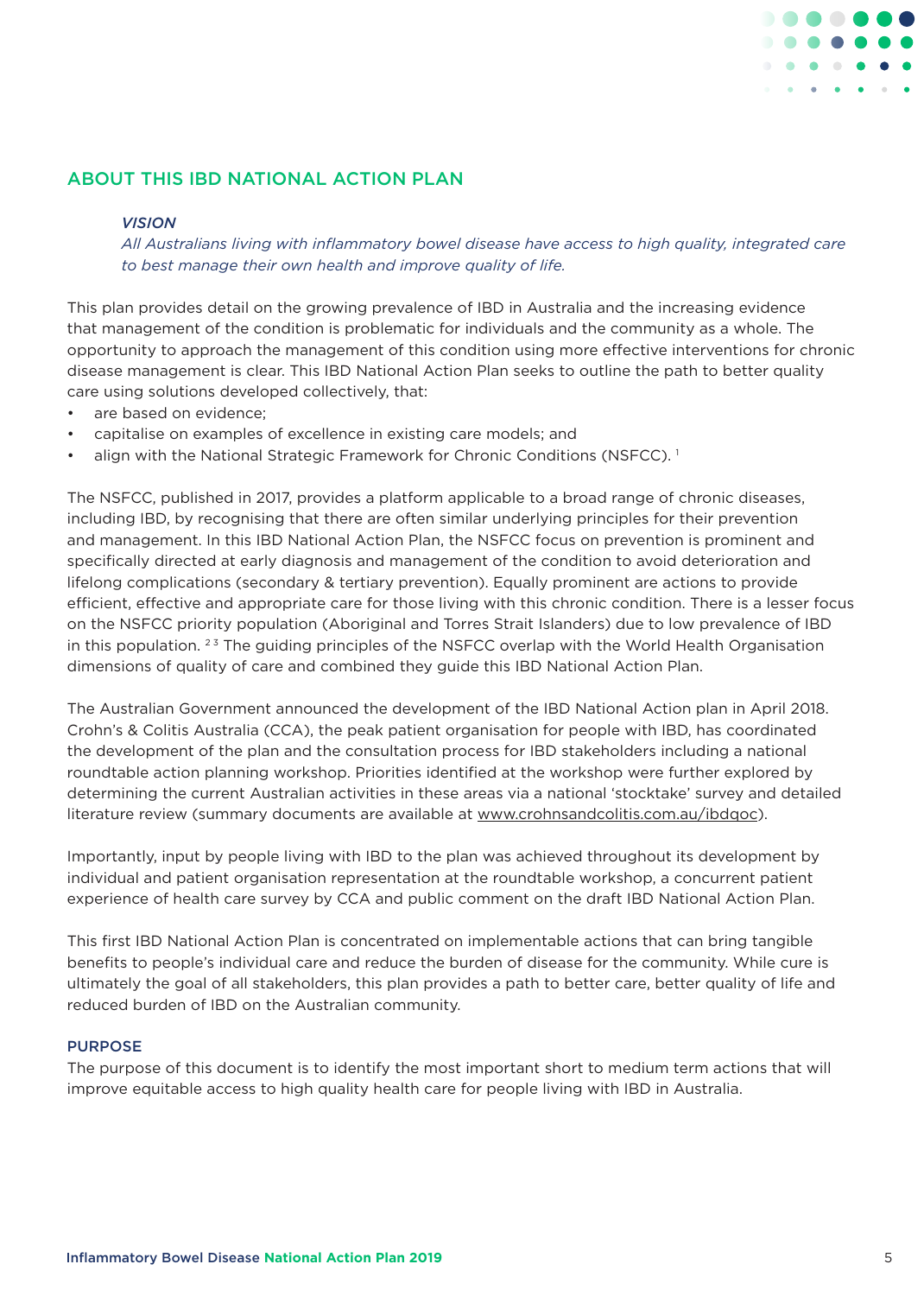# WHY DO WE NEED AN IBD NATIONAL ACTION PLAN?

Crohn's disease and ulcerative colitis, known collectively as inflammatory bowel diseases, are chronic diseases that require complex long-term care. The trajectory of IBD usually involves periods of remission, flares and relapses. Though it can be diagnosed at any age, it is commonly diagnosed between 15 and 35 years of age and usually has lifelong effects.

There has been a predominantly reactive model of care for acute flares, which contradicts the recommended proactive approach to management for any chronic condition.4 PricewaterhouseCoopers (PwC) reported in 2013 that there was an increasing burden of disease for individuals and the nation. It identified two important problems in Australia: increased costs of healthcare utilisation and inadequate and inconsistent care. In 2012, PwC estimated that hospital costs attributable to IBD were in the order of \$100 million, productivity losses (including loss of earnings, absenteeism and premature death) totalled more than \$361 million and other costs associated with taxation revenue impact, carer costs, out-ofpocket expenses, deadweight losses, welfare costs and loss of wellbeing at over \$2.7 billion for the year. In 2018, the burden can be expected to be greater given the increasing prevalence of IBD and the increasing costs in delivering health care services. The report proposed that improvements in the quality of care could alleviate this burden.

A detailed examination of the quality of care was led by CCA in 2016 to identify the reasons for variability in care and to measure the quality of care in Australia, described in the final report of the Inflammatory Bowel Disease Audit 2016.<sup>5</sup> This national audit examined the resources, organisation and care delivered to people admitted for management of IBD against the Australian IBD Standards 2016.<sup>6</sup> These consensus standards were produced by a multidisciplinary, multi-organisation committee led by CCA and supported with matched funding from the Australian Government. The standards specify consistent expectations for IBD care for people living with IBD, healthcare professionals, hospitals and IBD stakeholders nationally. Overwhelmingly, the 71 hospitals audited did not meet the levels of care specified in the Australian IBD Standards 2016 and the final report provided an evidence base for improvement of IBD care.<sup>6</sup> The recommendations of the final report also highlighted the shared responsibility to improve care amongst government, planners, healthcare providers and people living with IBD.

Those living with IBD have expressed the problems that limit their ability to participate actively in their own IBD management. High hospitalisation rates, poor access to multidisciplinary chronic disease care, high psychological impact of living with the disease and inadequate responsiveness to deterioration in care are described by patients.<sup>7</sup> There is evidence that developing patient-centred health care that is responsive to the needs and preferences of individuals is associated with a range of positive outcomes for both the individual and the health service system.<sup>8</sup>

## **Partners**

The effective prevention and management of chronic conditions is strongly influenced by the contributions made by a wide range of Partners. These Partners include:

- people with IBD, their carers and families;
- communities;
- all levels of government;
- non-government organisations;
- the public and private health sectors, including all health care providers and private health insurers;
- industry; and
- researchers and academics.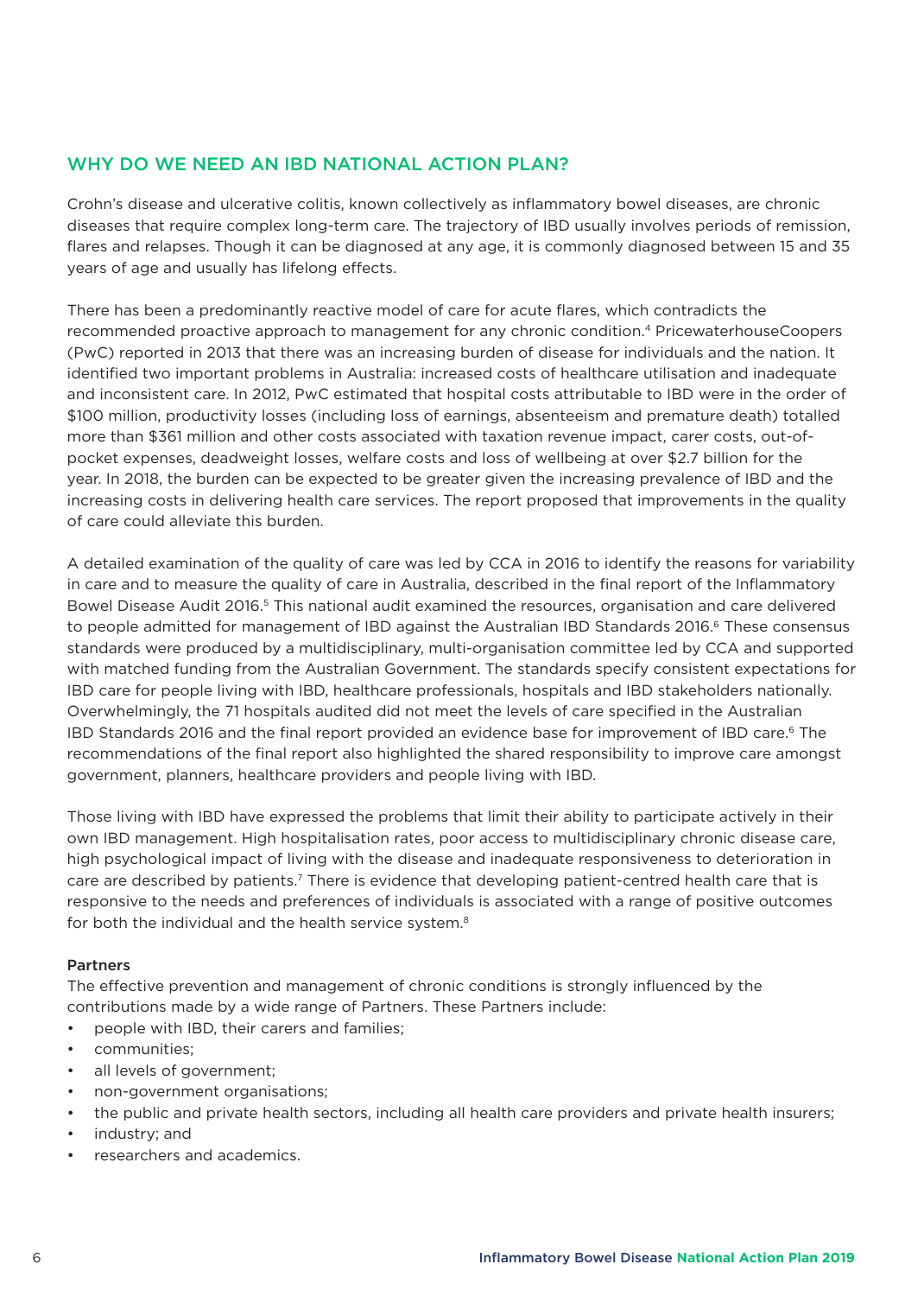

All Partners have shared responsibility for health outcomes according to their role and capacity within the health care system. Greater cooperation between Partners will lead to more successful individual and system outcomes. Actions included in this Action Plan are intended to guide Partner investment in the prevention and management of IBD and should be implemented collaboratively to achieve the best health outcomes.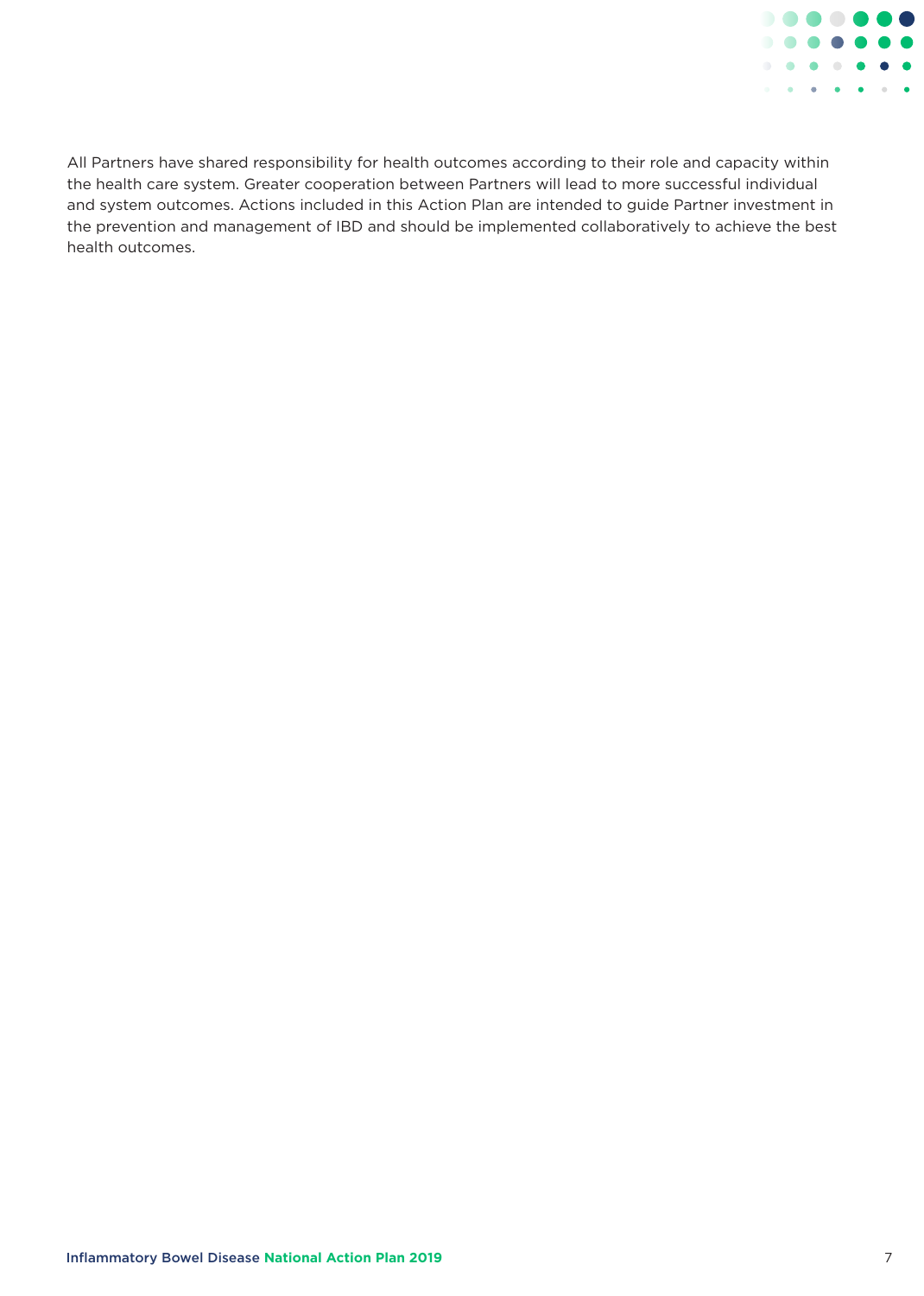# SUMMARY OF PRIORITY ACTIONS

The IBD National Action Plan priority actions are summarised below and described in more detail in this document. A schema of the processes and principles of the plan is provided in Figure 1.

| <b>Priority Area</b> |                                  |                                                              | <b>Action</b> |                                                                                                                                  |  |  |  |
|----------------------|----------------------------------|--------------------------------------------------------------|---------------|----------------------------------------------------------------------------------------------------------------------------------|--|--|--|
| 1.                   |                                  | A skilled and accessible                                     |               |                                                                                                                                  |  |  |  |
|                      | multidisciplinary workforce      |                                                              |               |                                                                                                                                  |  |  |  |
|                      | 1.1                              | Increased access to                                          | a)            | Implement specialist IBD nurse positions to address demand and                                                                   |  |  |  |
|                      |                                  | specialist IBD nurses                                        |               | increase access in areas of need                                                                                                 |  |  |  |
|                      |                                  |                                                              | b)            | Develop specialist IBD nurse training modules                                                                                    |  |  |  |
|                      | 1.2                              | Greater access to                                            | a)            | Implement IBD psychology roles in multidisciplinary teams                                                                        |  |  |  |
|                      |                                  | multidisciplinary allied                                     | b)            | Implement IBD focussed dietitian roles in multidisciplinary teams                                                                |  |  |  |
|                      |                                  | health teams                                                 | C)            | Implement IBD focussed pharmacist roles in multidisciplinary                                                                     |  |  |  |
|                      |                                  |                                                              |               | teams                                                                                                                            |  |  |  |
|                      |                                  |                                                              | d)            | Develop credentialing courses on IBD management for<br>psychologists, dietitians and pharmacists                                 |  |  |  |
|                      |                                  |                                                              | e)            | Examine Medicare Benefits Schedule (MBS), General Practitioner                                                                   |  |  |  |
|                      |                                  |                                                              |               | (GP) care planning utilisation for referral to allied health clinicians                                                          |  |  |  |
|                      |                                  |                                                              |               | for people with IBD                                                                                                              |  |  |  |
|                      | 1.3                              | Increase administrative                                      | a)            | Study the cost effectiveness and impact of an administrative role                                                                |  |  |  |
|                      |                                  | resources to support case-                                   |               | in an IBD team                                                                                                                   |  |  |  |
|                      |                                  | workers in IBD clinics                                       |               |                                                                                                                                  |  |  |  |
| 2.                   | helplines                        | Access to responsive IBD                                     | a)            | Support for local services to maintain clinically useful helplines                                                               |  |  |  |
|                      |                                  |                                                              | b)            | Implement a national IBD nurse helpline network available to                                                                     |  |  |  |
|                      |                                  |                                                              |               | support individuals without access to a local helpline                                                                           |  |  |  |
|                      |                                  |                                                              | C)            | Conduct an awareness campaign for GPs and primary care<br>providers on the availability of local and national helplines for      |  |  |  |
|                      |                                  |                                                              |               | patients and clinicians                                                                                                          |  |  |  |
| 3.                   |                                  | Support general practitioners to                             | a)            | Establish clearer GP referral guidelines and protocols                                                                           |  |  |  |
|                      |                                  | more effectively participate in                              | b)            | Upskill GPs on contemporary IBD management                                                                                       |  |  |  |
|                      |                                  | <b>IBD</b> management                                        | C)            | Develop individual action plans for IBD patients                                                                                 |  |  |  |
| 4.                   |                                  | Improved patient knowledge                                   | a)            | Develop self-management focussed information materials                                                                           |  |  |  |
| 5.                   | Increased investment in research |                                                              | a)            | Increased investment in research for children and adults with IBD                                                                |  |  |  |
|                      |                                  | and focus on children with IBD                               | b)            | Improved/streamlined Pharmaceutical Benefits Scheme (PBS)-                                                                       |  |  |  |
|                      |                                  |                                                              |               | subsidised access to new IBD medications for paediatric IBD                                                                      |  |  |  |
|                      |                                  |                                                              |               | patients                                                                                                                         |  |  |  |
|                      |                                  |                                                              | C)            | Complete a repeat audit of IBD paediatric care to measure                                                                        |  |  |  |
|                      |                                  |                                                              |               | change and inform future quality improvement.                                                                                    |  |  |  |
| 6.                   |                                  | Support for practice management                              | a)            | Support for practice management software (IBD specific                                                                           |  |  |  |
|                      |                                  | software, data and audit systems                             |               | auditable clinical management software)                                                                                          |  |  |  |
|                      |                                  |                                                              | b)            | Repeat the IBD Quality of Care Audit incorporating data from                                                                     |  |  |  |
|                      |                                  |                                                              |               | practice management software                                                                                                     |  |  |  |
| 7.                   |                                  | Funding of faecal calprotectin                               | a)            | MBS funding of faecal calprotectin testing (diagnostic indication)                                                               |  |  |  |
|                      |                                  | testing and therapeutic drug                                 | b)            | Research funding for health economic analysis of faecal                                                                          |  |  |  |
|                      |                                  | monitoring of biological therapies                           |               | calprotectin testing (monitoring indication) and therapeutic drug                                                                |  |  |  |
|                      |                                  |                                                              |               | monitoring of biological therapies                                                                                               |  |  |  |
| 8.                   |                                  | Explore the potential for<br>effectiveness of medical home - | a)            | IBD stakeholders should monitor the evidence produced by the<br>healthcare homes initiative and patient-centred medical homes in |  |  |  |
|                      |                                  | funds bundling                                               |               | the US and identify opportunities for application in Australia                                                                   |  |  |  |
|                      |                                  |                                                              |               |                                                                                                                                  |  |  |  |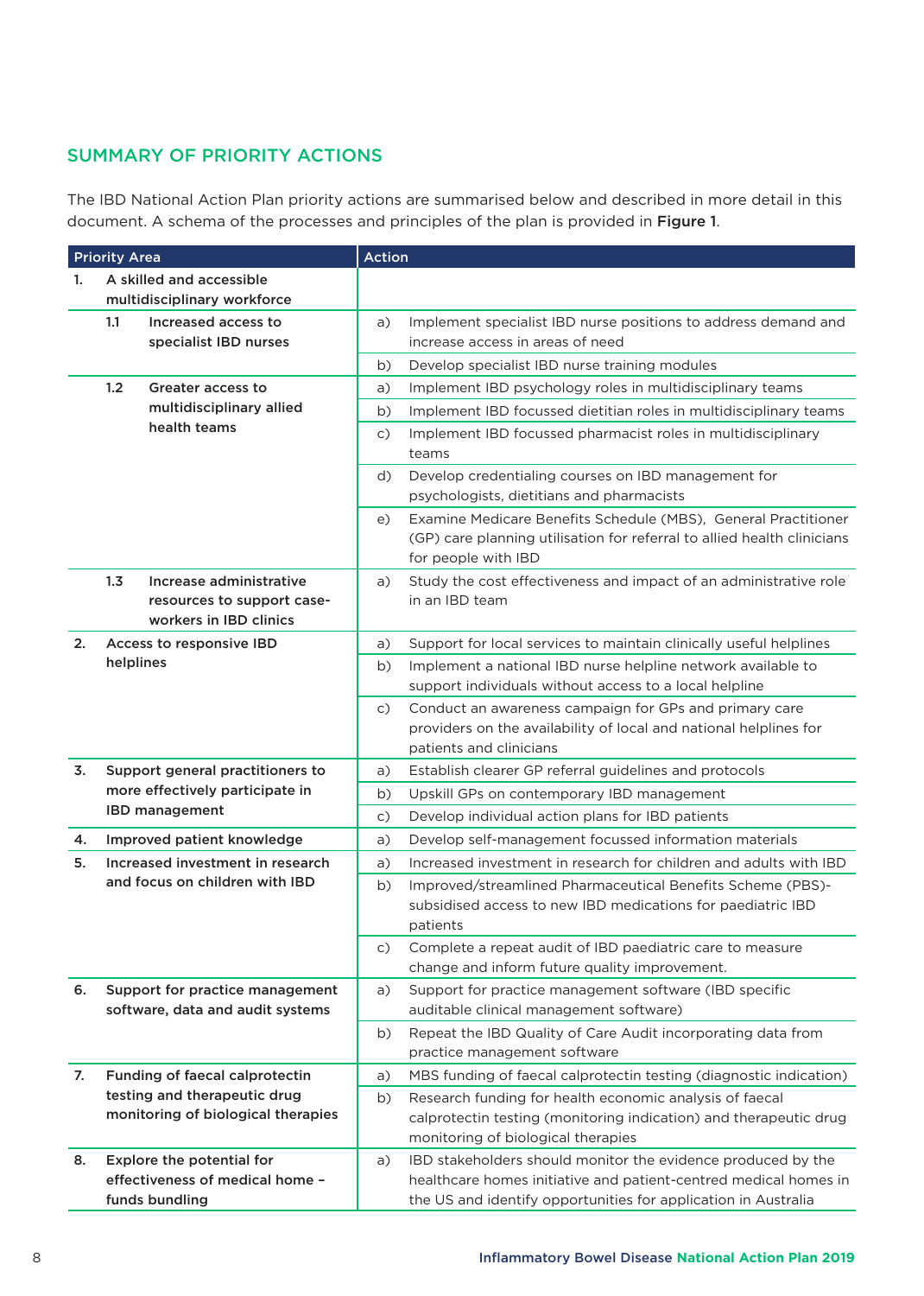

# Figure 1: IBD National Action Plan schema

This schema identifies the processes, principles and evaluation that guide the priority actions outlined within this plan.

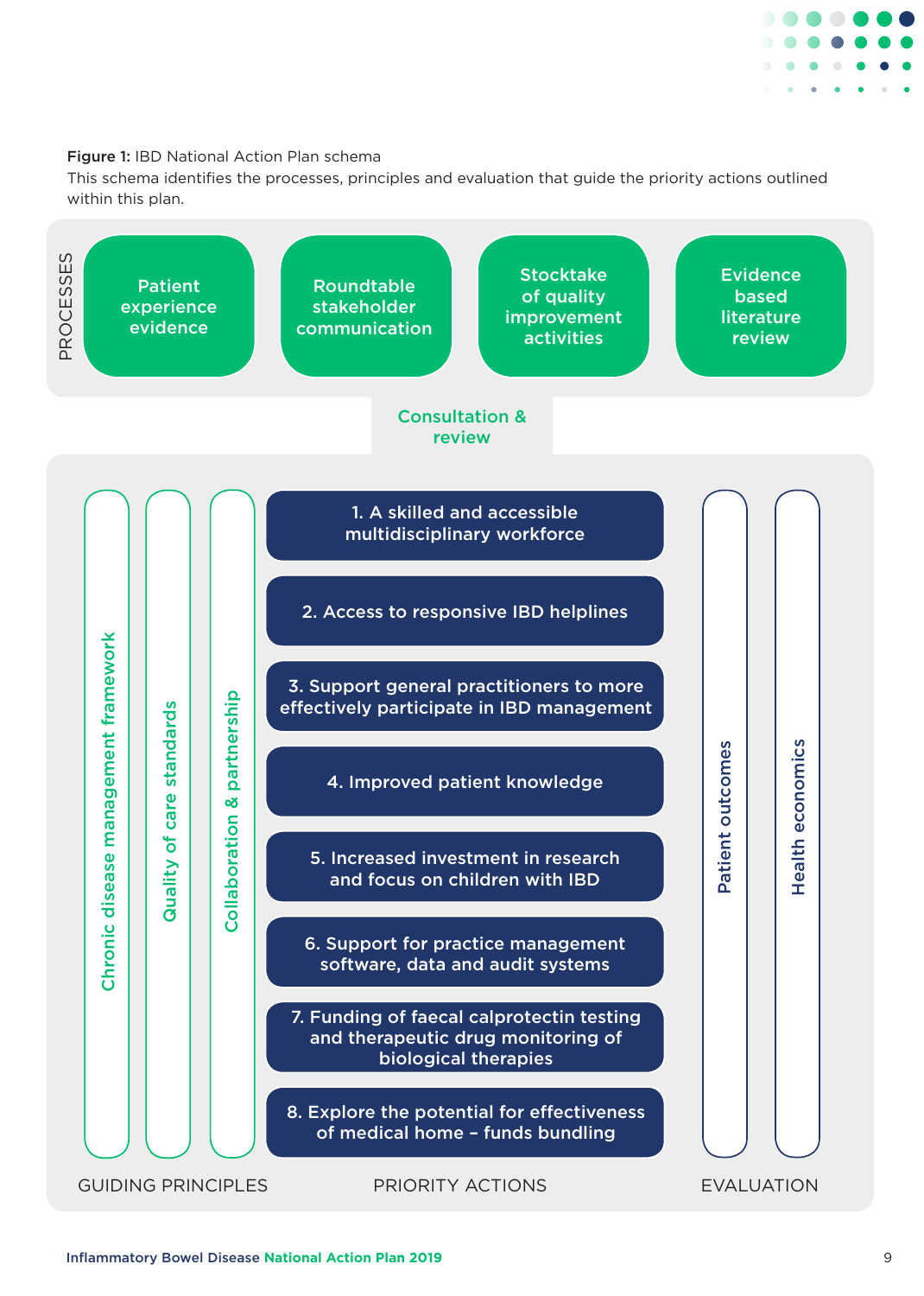# IBD IN AUSTRALIA

Crohn's disease and ulcerative colitis are Iifelong gastrointestinal disorders that commonly present in adolescence and early adulthood. Collectively known as IBD, the conditions are an established global problem and Australia has among the highest prevalence in the world.<sup>4</sup>

The exact cause of Crohn's disease and ulcerative colitis are unknown. Research evidence shows that genetic, environmental, immunological and infectious (bacterial) factors are involved and it may be their interaction in susceptible people that causes IBD to develop.<sup>9</sup> The prevalence of IBD in Australia is increasing. PwC calculated it to be between 75 302 and 92 571 in 2018 and is estimated to increase to almost 100 000 in 2022 (Table 1).4

|       | 2013    | 2014   | 2015   | 2016   | 2017   | 2018   | 2019   | 2020   | 2021   | 2022   |
|-------|---------|--------|--------|--------|--------|--------|--------|--------|--------|--------|
| Lower | 69 215  | 70 392 | 71588  | 72805  | 74 043 | 75 302 | 76 582 | 77 884 | 79 208 | 80 475 |
| Upper | 85 0 88 | 86 535 | 88 006 | 89 502 | 91024  | 9257   | 94 145 | 95 745 | 97 373 | 99 028 |

Table 1 Projected prevalence of IBD 2013-2022

The hallmark of these diseases is inflammation of the gastrointestinal tract (also known as the gut), affecting the colon alone in ulcerative colitis, or anywhere along the gastrointestinal tract in Crohn's disease. The gut becomes red, hot, swollen, tender and does not function normally. This dysfunction can cause a range of problems that include diarrhoea, pain, bleeding, profound fatigue, weight loss, anaemia and bowel obstruction. The disease can become so severe that hospitalisation is required and many people affected by IBD require surgery. The acute symptoms may be extremely distressing and affect an individual's ability to work, study and establish relationships.

Uncontrolled disease often leads to poor health outcomes. All the medications used to treat IBD have potentially severe side-effects and significant associated risks. The chronic relapsing nature of IBD has broader effects on an individual's emotional, physical and social wellbeing. Even when enjoying good health, people with IBD may be concerned about their future, given the unpredictability of its clinical course and the variation in the severity and pattern of disease.

Australian Institute of Health and Welfare (AIHW) data for 2013-14 indicates there were more than 21 386 admissions to public hospitals for Crohn's disease and ulcerative colitis, 5460 of these were one night or more and the average length of stay was 5.2 days for Crohn's disease and 6.5 for ulcerative colitis.<sup>4</sup> While there is variability in the services available to people in metropolitan areas, specialist IBD services are almost exclusively located in major cities.5

Though there have been many advancements in treatment over the last decade and pockets of excellence in care, the burden of disease remains high and the quality of care variable and in many cases does not meet the prevailing standard.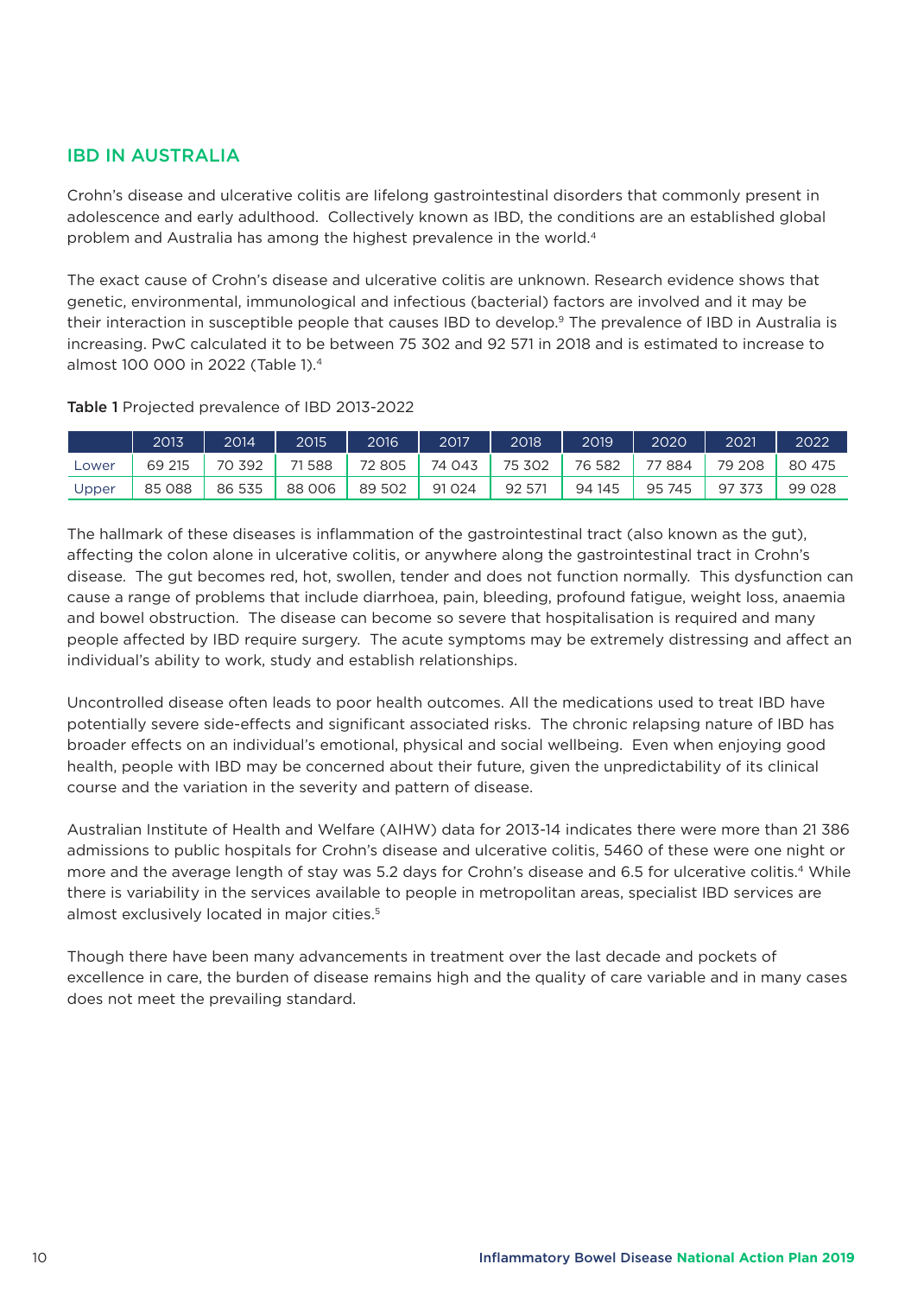

# IBD NATIONAL ACTION PLAN PRIORITY AREAS

The following priority areas have been identified as the most important areas that will impact the improvement of quality of care for people living with IBD. Feedback from the IBD roundtable consultation process has been considered with respect to the existing evidence base and the current practices and initiatives identified through the National Stocktake of IBD Improvement Activities. The priority areas are ordered in accordance with the views of the experts participating in the National IBD Roundtable regarding their level of importance. There are many other important improvements relating to the management of IBD that could form part of a longer term strategic plan not included in this document, which are noted throughout the supporting evidence publications. In particular, the various inflammatory bowel diseases are not curable and their management can be burdensome on an individual. Accordingly, research for a cure and treatments with fewer side effects will produce the greatest quality of life improvements in the long-term. To achieve this, there is a need for targeted resourcing of research in adult and child populations in the short term.

# Priority Area 1: A skilled and accessible multidisciplinary workforce

Effective chronic disease management requires access to skilled and coordinated multidisciplinary team of health care professionals. The highest priority workforce issue identified through stakeholder consultation is the need for accessible specialist IBD nurses, psychologists, dietitians and pharmacists for people with IBD. The multidisciplinary team should be inclusive and centred on patient need rather than service structures or organisational boundaries. For some people with IBD, other services, such as stomal therapy, physiotherapy, pain management and continence support, are essential to improve health.

Improved access to IBD nurses, psychologists, dietitians and pharmacists will build capacity to support the broader multidisciplinary team including general gastroenterologists, physicians and GPs, particularly those in rural and regional areas where gaps in specialised services exist. The hub and spoke model described in the Australian IBD Standards 2016 provides a framework for access to specialised care in hospital and community, yet there is a need for an expanded workforce and responsive coordinating systems to improve outcomes for patients. The implementation of roles supporting IBD patients should incorporate solutions to improve access and coordination of care for people in rural and regional areas and which results in improved patient outcomes.

Surgery is common for people living with IBD and the delivery of timely, high quality surgical care is crucial. Engagement of surgeons and stoma nurses within the multidisciplinary team in hospital and community is outlined in the Australian IBD Standards 2016.

## 1.1 Increased access to specialist IBD nurses

Specialist IBD nurses perform a critical role in the provision of high quality IBD care.<sup>10,11</sup> The role provides:

- Timely and responsive access for the patient to allow early intervention and prevention of disease deterioration and subsequent hospitalisation.
- Additional education and support to improve patient adherence and outcomes.
- Improved safety and monitoring of medications and resulting treatment efficacy.
- Relationship to patient which is perceived as more 'equal' than the patient to doctor relationship.
- A pivotal role in screening that facilitates referral to the multidisciplinary team.

High quality research has demonstrated economic and clinical benefits attributable to the IBD specialist nursing role resulting in reduction in: emergency department presentations, the number of hospital stays, length of stay when admitted and outpatient attendance along with improvement in patient quality of life measurement and satisfaction.12, 13, 14, 15, 16, 17, 18, 19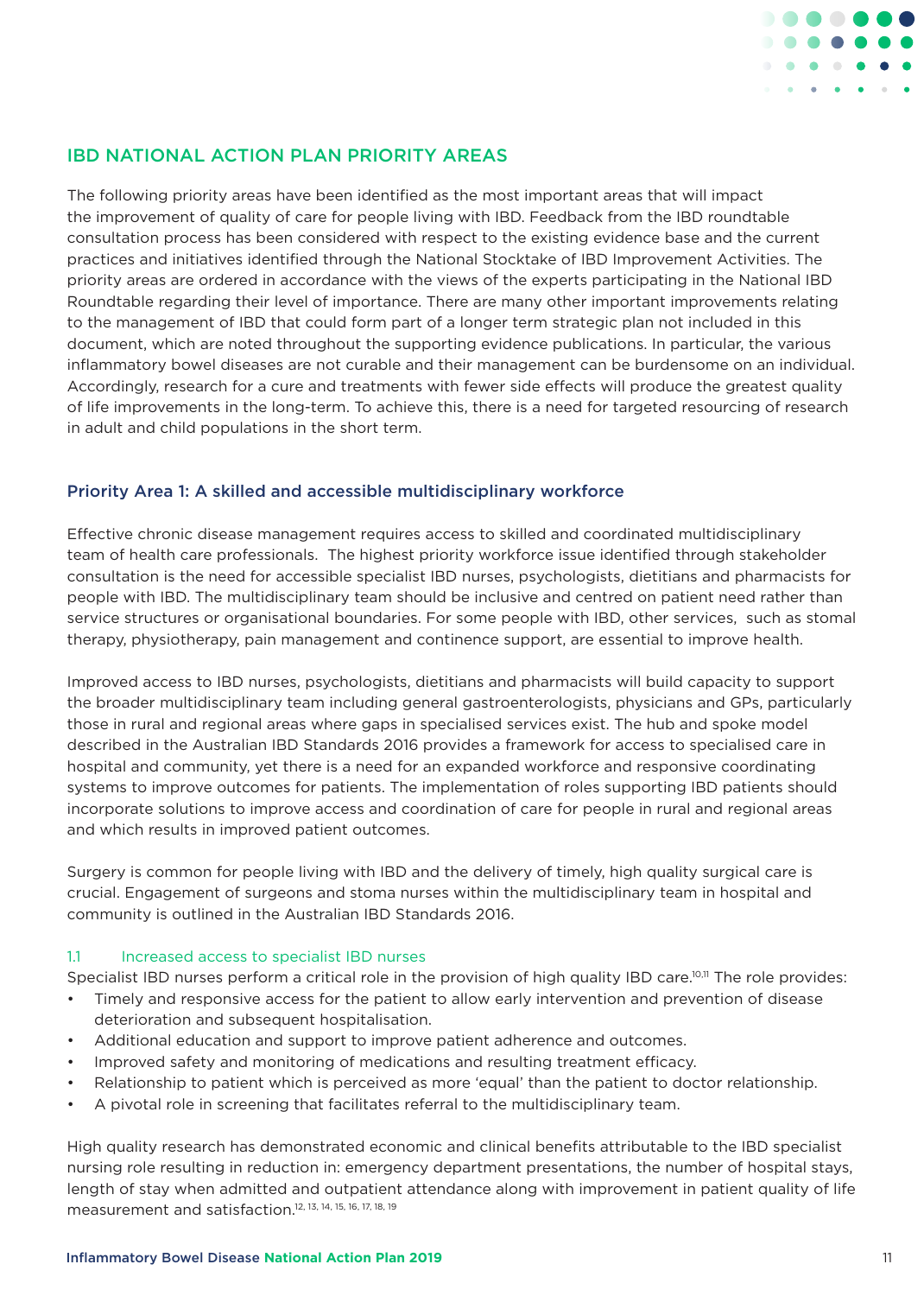There is limited access to specialist IBD nurses in Australia, largely due to a lack of secure funding for this role. Just 39% of hospitals had some part-time or full-time IBD nurse according to the IBD Audit,<sup>5</sup> meaning that many people with IBD have no access to IBD nurses.

The coordinating role of the IBD nurse has the potential to activate the multidisciplinary team around patients by engaging with the broader team including primary care GPs and allied health members. People living with IBD want access to support from IBD nurses.<sup>7, 20</sup> There are a small number of models currently delivering this service with variable reliability of funding.<sup>5, 21</sup> To increase access to IBD nursing and realise the potential benefits to adults and children with IBD and health service efficiency the following priority actions are proposed.

| Priority Area 1.1: Increased access to specialist IBD nurses                                                   |                                                                                                                                                                                                                                                                                                                                                                                                                                                                                                                                                                                                                                                                                                                                                                                                                                                                                                                                                                                                                                                                                                                                                                                                                                                                                                                                                                                                                                                                             |  |  |  |  |  |
|----------------------------------------------------------------------------------------------------------------|-----------------------------------------------------------------------------------------------------------------------------------------------------------------------------------------------------------------------------------------------------------------------------------------------------------------------------------------------------------------------------------------------------------------------------------------------------------------------------------------------------------------------------------------------------------------------------------------------------------------------------------------------------------------------------------------------------------------------------------------------------------------------------------------------------------------------------------------------------------------------------------------------------------------------------------------------------------------------------------------------------------------------------------------------------------------------------------------------------------------------------------------------------------------------------------------------------------------------------------------------------------------------------------------------------------------------------------------------------------------------------------------------------------------------------------------------------------------------------|--|--|--|--|--|
| Action                                                                                                         | Detail                                                                                                                                                                                                                                                                                                                                                                                                                                                                                                                                                                                                                                                                                                                                                                                                                                                                                                                                                                                                                                                                                                                                                                                                                                                                                                                                                                                                                                                                      |  |  |  |  |  |
| Implement specialist IBD nurse<br>a)<br>positions to address demand<br>and increase access in areas of<br>need | Implement a minimum of 15 specialist IBD nurse positions in<br>$\bullet$<br>hospital IBD teams nationally over three years. The roles would be<br>incrementally expanded over 3 years, from 5 in year one, to 10 in year<br>two and 15 in year three. The roles will seek to deliver specialised IBD<br>nursing services in areas of demand where they can be effectively<br>supported and provide flexible outreach to areas of need, particularly<br>remote and regional areas in collaboration with GPs and generalist<br>gastroenterologists/physicians. Areas of demand include paediatric<br>and adult care<br>Appoint a lead coordinating body to work in collaboration with<br>٠<br>Gastroenterological Nurses College of Australia (GENCA)/IBD Nurses<br>Australia (IBDNA), Australian Inflammatory Bowel Disease Association<br>(AIBDA), Royal Flying Doctor Service (RFDS) and appropriate IBD<br>patient organisation<br>An appropriate evaluation to examine the impact on hospital demand,<br>$\bullet$<br>quality of care and cost benefit in collaboration with a university<br>Targets:<br>Reduced emergency department attendances<br>٠<br>Reduced unplanned admission rate<br>٠<br>Improved consumer health literacy<br>٠<br>Links with NSFCC:<br>Strategic Priority Area (SPA) 1.4 Timely and appropriate<br>detection and intervention<br>SPA 2.1 Active engagement<br>٠<br>SPA 2.2 Continuity of care<br>٠<br>SPA 2.3 Accessible health services<br>٠ |  |  |  |  |  |
| Develop specialist IBD nurse<br>b)<br>training modules                                                         | Develop and deliver IBD specific education for nurses extending on<br>$\bullet$<br>the existing work and planning to date by GENCA/IBDNA and CCA<br>online platform. Elements of this plan include introductory modules/<br>foundation school, advanced school and development towards a post-<br>graduate course by 2022<br>Targets:<br>Course enrolments<br>٠<br>Clinician work setting (public/private/outpatient/inpatient/<br>٠<br>primary care<br>Links with NSFCC:<br>SPA 2.3 Accessible health services<br>٠                                                                                                                                                                                                                                                                                                                                                                                                                                                                                                                                                                                                                                                                                                                                                                                                                                                                                                                                                        |  |  |  |  |  |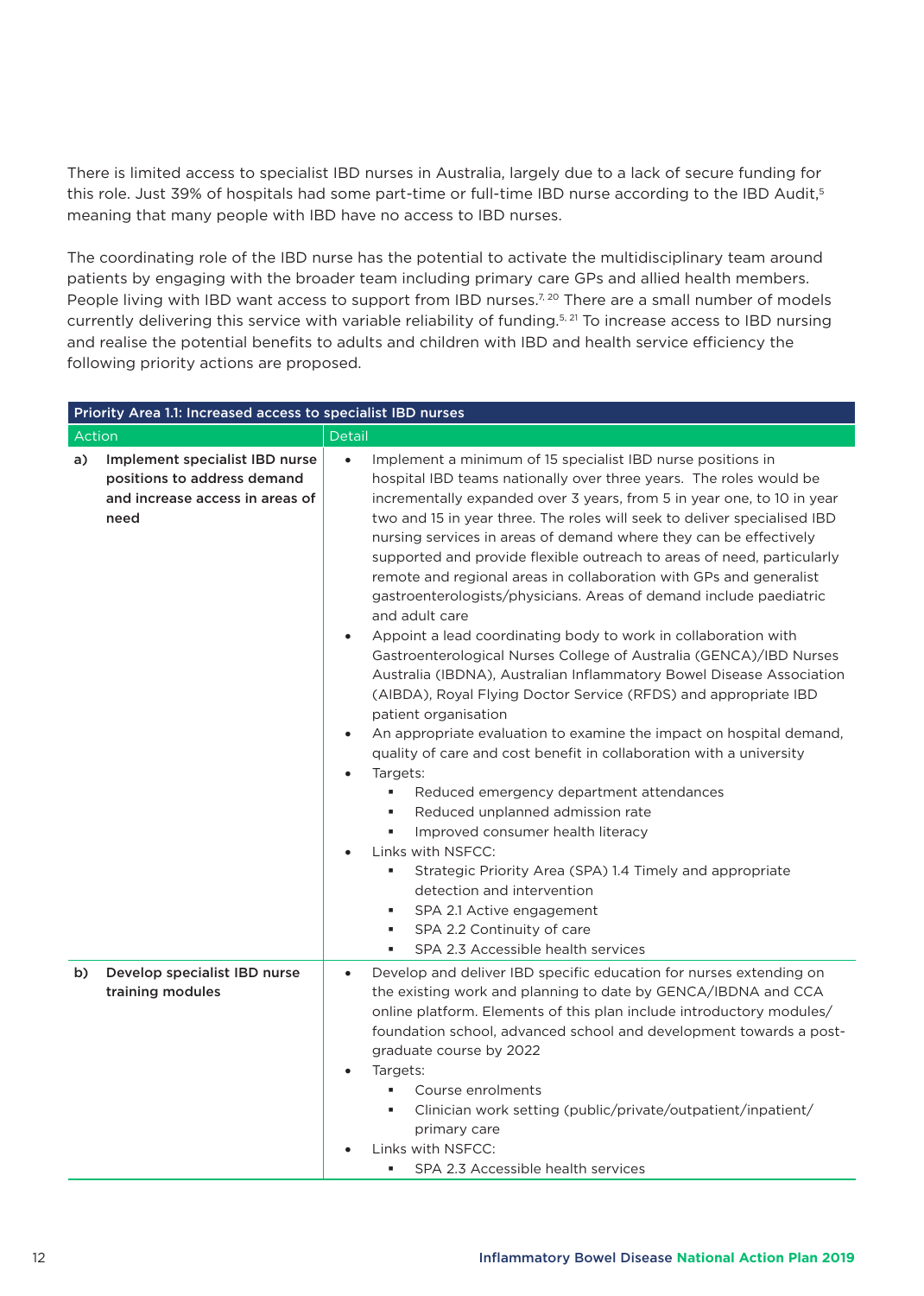

# 1.2 Greater access to multidisciplinary allied health teams

Allied healthcare professional support underpins chronic disease management and is essential to high quality IBD care. At present multidisciplinary IBD patient care in Australia is variable and insufficient. There is also a lack of evidence to define the optimal levels of allied health provision with dedicated IBD units, such as the size, composition and supporting resources. Nevertheless studies have shown that integrated models of IBD care with good access to allied health improve clinical and psychosocial patient outcomes and are cost effective.<sup>15, 19, 22</sup>

The three allied health professions identified as most required for IBD management are psychologists, dietitians and pharmacists.

We know that mental health comorbidity is high in people living with IBD, but access to psychologists in IBD teams is low.5, 23 Similarly, dietitians have an essential role in implementing exclusive enteral nutrition (a therapy used to treat active Crohn's disease) and to guide therapeutic diets for IBD complications such as malnutrition, food-associated functional symptoms, risk of bowel obstruction and surgery that requires nutrition optimisation. Again, access to a dietitian in the clinical team is currently inadequate, despite being a requirement of the standards of care and evidence-based consensus guidelines.<sup>5, 6, 24</sup> With the increasing complexity of IBD drug prescription, administration and therapeutic drug monitoring, specialised pharmacists with expertise in IBD are needed to improve adherence and optimise drug levels. Pharmacist interventions have been shown to improve patient education to increase adherence to IBD maintenance medication.25, 26

|        | Priority Area 1.2: Greater access to multidisciplinary allied health teams        |                                                                                                                                                                                                                                                                                                                                                                                                                                                                                                                                                                                                                                                                            |  |  |  |  |
|--------|-----------------------------------------------------------------------------------|----------------------------------------------------------------------------------------------------------------------------------------------------------------------------------------------------------------------------------------------------------------------------------------------------------------------------------------------------------------------------------------------------------------------------------------------------------------------------------------------------------------------------------------------------------------------------------------------------------------------------------------------------------------------------|--|--|--|--|
| Action |                                                                                   | Detail                                                                                                                                                                                                                                                                                                                                                                                                                                                                                                                                                                                                                                                                     |  |  |  |  |
| a)     | <b>Implement IBD</b><br>psychology roles in<br>multidisciplinary teams            | Implement four 0.5 EFT pilot IBD psychology roles for 2 years in specialised<br>$\bullet$<br>IBD teams to evaluate optimal resources and outcomes as a research study<br>Targets:<br>$\bullet$<br>Improved psychological screening rates<br>٠<br>Demonstrate effective implementation of targeted psychological<br>٠<br>interventions to improve psychological wellbeing<br>Improved identification of chronic disease self-management strategies<br>٠<br>Links with NSFCC:<br>$\bullet$<br>SPA 1.4 Timely and appropriate detection and intervention<br>٠<br>SPA 2.1 Active engagement<br>٠<br>SPA 2.2 Continuity of care<br>٠<br>SPA 2.3 Accessible health services<br>٠ |  |  |  |  |
| b)     | <b>Implement IBD</b><br>focussed dietitian roles<br>in multidisciplinary<br>teams | Implement two pilot IBD dietitian roles in specialised IBD teams to evaluate<br>٠<br>optimal resources and outcomes as a research study<br>Targets:<br>$\bullet$<br>Use of exclusive enteral nutrition (EEN)<br>٠<br>Number of referrals to dietitian<br>٠<br>Improvement of nutritional status (screening tool)<br>٠<br>Links with NSFCC:<br>$\bullet$<br>SPA 1.4 Timely and appropriate detection and intervention<br>٠<br>SPA 2.1 Active engagement<br>٠<br>SPA 2.2 Continuity of care<br>٠<br>SPA 2.3 Accessible health services<br>٠                                                                                                                                  |  |  |  |  |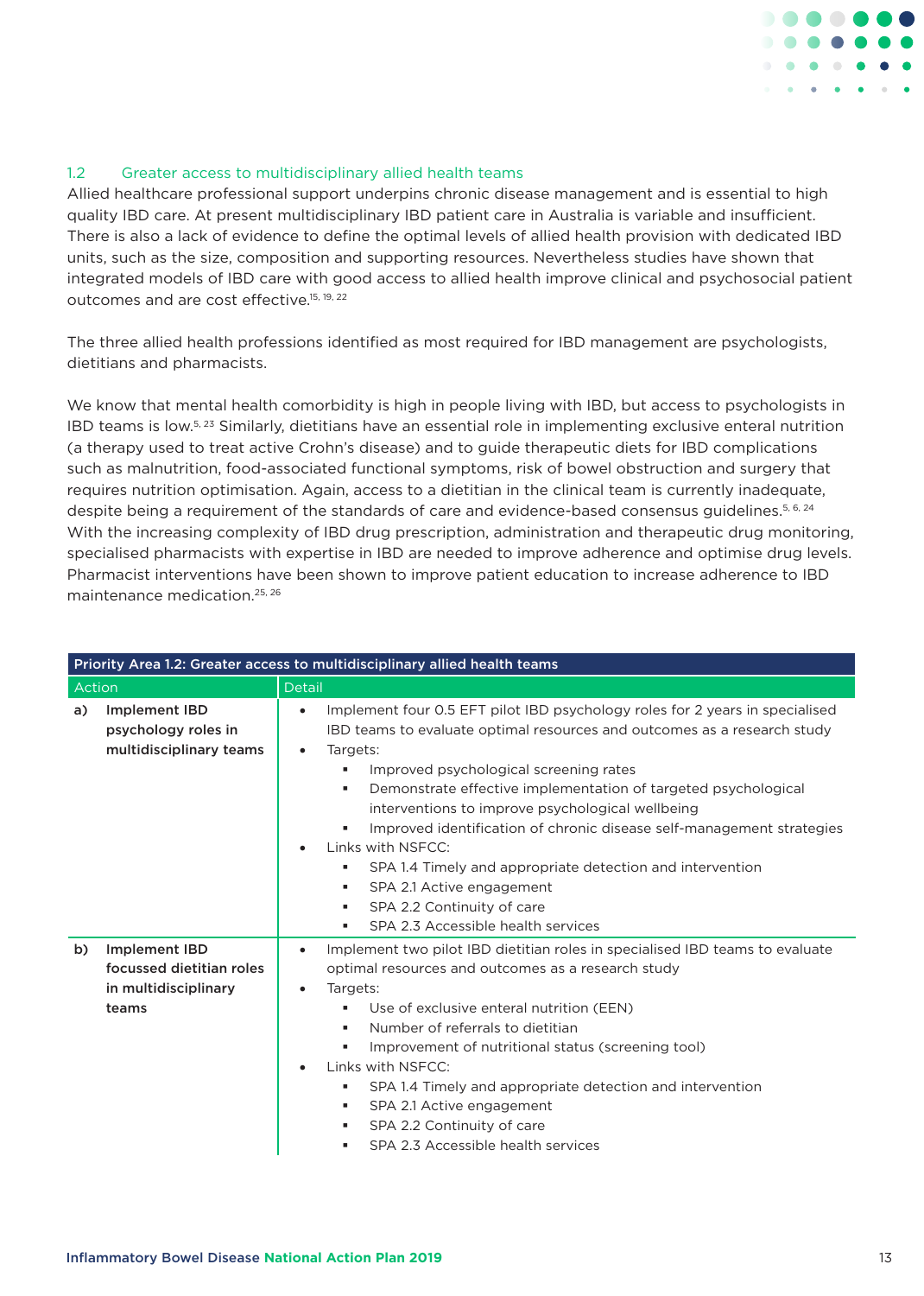|        | Priority Area 1.2: Greater access to multidisciplinary allied health teams (cont.)                                       |                                                                                                                                                                                                                                                                                                                                                                                                                                                                                                                                                                                                                                                                                                                                                                                                                                        |  |  |  |
|--------|--------------------------------------------------------------------------------------------------------------------------|----------------------------------------------------------------------------------------------------------------------------------------------------------------------------------------------------------------------------------------------------------------------------------------------------------------------------------------------------------------------------------------------------------------------------------------------------------------------------------------------------------------------------------------------------------------------------------------------------------------------------------------------------------------------------------------------------------------------------------------------------------------------------------------------------------------------------------------|--|--|--|
| Action |                                                                                                                          | Detail                                                                                                                                                                                                                                                                                                                                                                                                                                                                                                                                                                                                                                                                                                                                                                                                                                 |  |  |  |
| c)     | <b>Implement IBD</b><br>focussed pharmacist<br>roles in multidisciplinary<br>teams                                       | Implement two pilot IBD pharmacist roles in specialised IBD teams to<br>$\bullet$<br>evaluate optimal resources and outcomes as a research study<br>Targets:<br>$\bullet$<br>Monitoring and surveillance rates<br>٠<br>Therapeutic drug monitoring rates and outcomes<br>٠<br>Detection of adverse events<br>٠<br>Links with NSFCC:<br>SPA 1.4 Timely and appropriate detection and intervention<br>SPA 2.1 Active engagement<br>٠<br>SPA 2.2 Continuity of care<br>٠                                                                                                                                                                                                                                                                                                                                                                  |  |  |  |
| d)     | Develop credentialing<br>courses on IBD<br>management for<br>psychologists, dietitians<br>and pharmacists                | IBD nutrition course developed and delivered in association with Dietitians<br>$\bullet$<br>Association of Australia (DAA) and an appropriate IBD patient organisation<br>IBD mental health course developed and delivered in association with<br>$\bullet$<br>Australian Psychological Society (APS), Australian College of Mental Health<br>Nurses (ACMHN) and an appropriate IBD patient organisation<br>IBD pharmacist course developed and delivered in association with Society<br>$\bullet$<br>of Hospital Pharmacists of Australia (SHPA), Pharmaceutical Society of<br>Australia (PSA) and an appropriate IBD patient organisation<br>Targets:<br>Course enrolments<br>٠<br>Clinician work setting (public/private/outpatient/inpatient/primary<br>٠<br>care)<br>Links with NSFCC:<br>SPA 2.3 Accessible health services<br>٠ |  |  |  |
| e)     | <b>Examine MBS GP care</b><br>planning utilisation for<br>referral to allied health<br>clinicians for people<br>with IBD | Royal Australian College of General Practitioners (RACGP), CCA and GESA<br>$\bullet$<br>conduct a study of MBS GP management plans to identify uptake of allied<br>health referral in primary care related to IBD need                                                                                                                                                                                                                                                                                                                                                                                                                                                                                                                                                                                                                 |  |  |  |

# 1.3 Increase administrative resources to support case-workers in IBD clinics

Administrative duties are required as part of IBD patient care and this has been consistently documented in various studies across multiple countries. The administrative burden of IBD care restricts capacity within clinical roles, which could be directed more productively at patient care, research and teaching. No published evidence was available to demonstrate outcome or cost benefits for the existing level of administration resources compared with the optimal level of support. Logically, allocating administrative work to more suitable staff would create capacity and result in a significant cost reduction and improved quality of service. Administrative support should be factored into each specialist IBD team as a key component to support the multidisciplinary team in delivering quality patient care.

| Priority Area 1.3: Increase administrative resources to support case-workers in IBD clinics               |                                                                                                                                                                                                                                                                                                                               |  |  |  |
|-----------------------------------------------------------------------------------------------------------|-------------------------------------------------------------------------------------------------------------------------------------------------------------------------------------------------------------------------------------------------------------------------------------------------------------------------------|--|--|--|
| Action                                                                                                    | Detail                                                                                                                                                                                                                                                                                                                        |  |  |  |
| Study the cost<br>a)<br>effectiveness<br>and impact of an<br>administrative role in an<br><b>IBD</b> team | Establish an administrative role and study optimal administrative support<br>$\bullet$<br>levels to improve efficiency of IBD services<br>Links with NSFCC:<br>$\bullet$<br>SPA 2.2 Continuity of care<br>٠<br>SPA 2.3 Accessible health services<br>٠<br>SPA 2.4 Information sharing<br>٠<br>SPA 2.5 Supportive systems<br>٠ |  |  |  |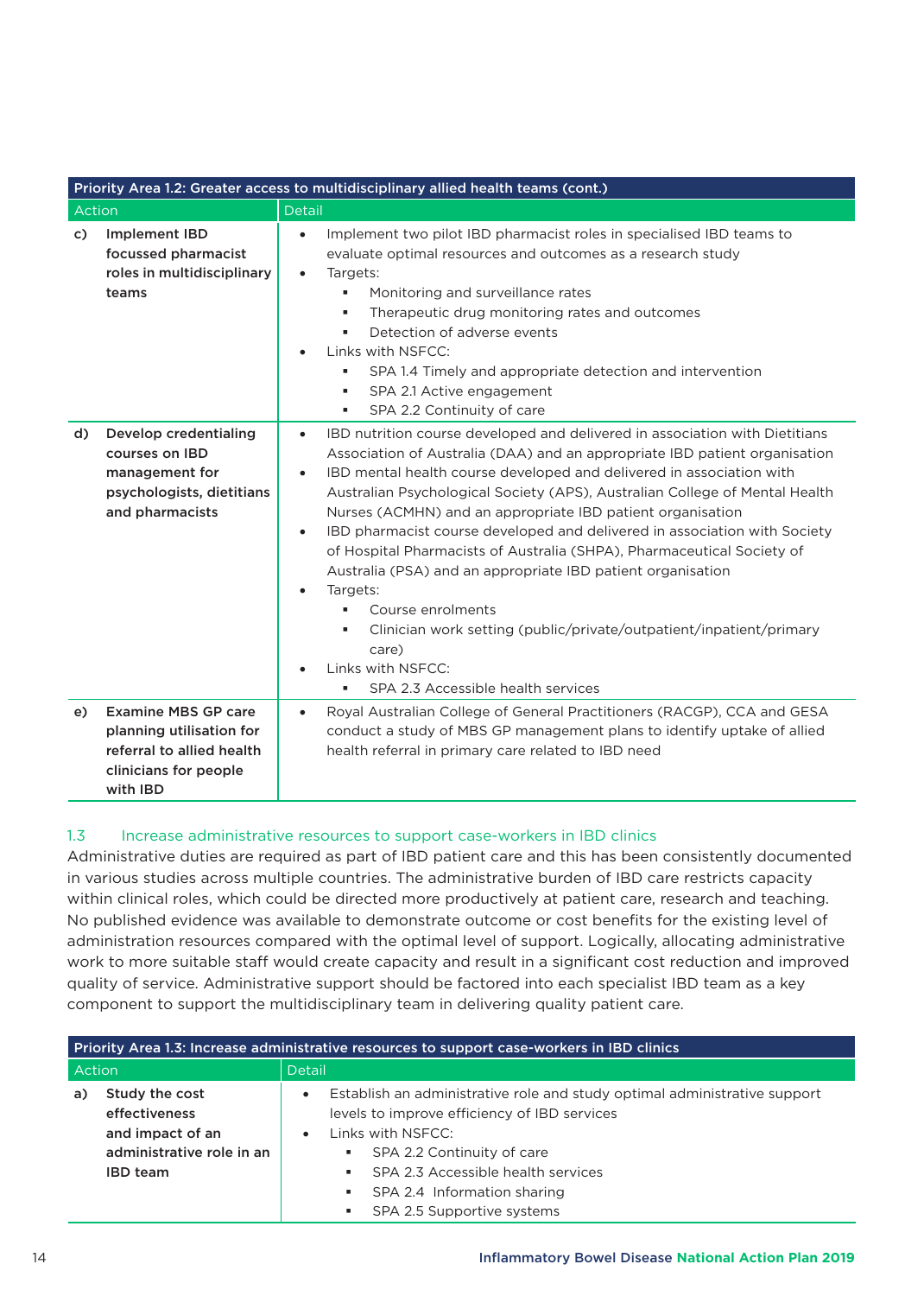

#### Priority Area 2: Access to responsive IBD helplines

Telephone helplines are useful, cost effective and accepted by the majority of patients in chronic disease management to support self-management.<sup>27</sup> Studies have shown that IBD patients require constant clinical attention as well as non-clinical administrative and logistical information, both of which can be provided rapidly with an IBD helpline.<sup>28</sup> IBD helplines allow timely, responsive disease management approach that enables earlier intervention, timely escalation of management and avoidance of admission.<sup>10, 19, 27, 28, 29</sup> They are highly regarded by patients and there is good evidence that they benefit doctors and the Australian healthcare system by alleviating non-clinical information burden for doctors.27, 30, 31

|                                                                    |                                                                                                                                  | Priority Area 2: Access to responsive IBD helplines                                                                                                                                                                                                                                                                                                                                                                                                                                                                                                                                                                                                                                            |
|--------------------------------------------------------------------|----------------------------------------------------------------------------------------------------------------------------------|------------------------------------------------------------------------------------------------------------------------------------------------------------------------------------------------------------------------------------------------------------------------------------------------------------------------------------------------------------------------------------------------------------------------------------------------------------------------------------------------------------------------------------------------------------------------------------------------------------------------------------------------------------------------------------------------|
| Action                                                             |                                                                                                                                  | <b>Detail</b>                                                                                                                                                                                                                                                                                                                                                                                                                                                                                                                                                                                                                                                                                  |
| <b>Support for local</b><br>a)<br>services to maintain             | clinically useful helplines                                                                                                      | Initiative to develop tools and protocols to support IBD helpline support<br>$\bullet$<br>provided by IBD nurses for patients and clinicians within their catchment.<br>These tools should be inclusive of specialist and generalist services<br>Project Officer 6 months<br>$\bullet$<br>Targets:<br>$\bullet$<br>Suite of helpline tools developed and evaluated<br>Links with NSFCC:<br>$\bullet$<br>SPA 1.4 Timely and appropriate detection and intervention<br>٠<br>SPA 2.1 Active engagement<br>٠<br>SPA 2.2 Continuity of care<br>٠<br>SPA 2.3 Accessible health services<br>٠<br>2.5 Supportive systems                                                                               |
| b)<br><b>IBD nurse helpline</b><br>support individuals<br>helpline | Implement a national<br>network available to<br>without access to a local                                                        | IBD nurse helpline coordinated and provided by a roster of IBD nurses from<br>$\bullet$<br>priority action 1.1a), potentially in collaboration with RFDS<br>Users would include patients, and generalist clinicians<br>$\bullet$<br>Project officer 6 months<br>$\bullet$<br>Telecommunications solutions<br>$\bullet$<br>Targets:<br>$\bullet$<br>٠<br>Telecommunication solutions identified and implemented<br>IBD helpline roster established<br>٠<br>Links with NSFCC:<br>$\bullet$<br>SPA 1.4 Timely and appropriate detection and intervention<br>SPA 2.1 Active engagement<br>٠<br>SPA 2.2 Continuity of care<br>SPA 2.3 Accessible health services<br>٠<br>SPA 2.5 Supportive systems |
| c)<br>on the availability<br>and clinicians                        | <b>Conduct an awareness</b><br>campaign for GPs and<br>primary care providers<br>of local and national<br>helplines for patients | Promotion to GP and rural doctors' and generalist clinicians access to IBD<br>$\bullet$<br>helpline<br>Targets:<br>$\bullet$<br>Increased rates of GP/primary care usage of helpline<br>٠<br>Emergency department presentations avoided<br>٠<br>Links with NSFCC:<br>$\bullet$<br>SPA 1.4 Timely and appropriate detection and intervention<br>٠<br>SPA 2.1 Active engagement<br>٠<br>SPA 2.2 Continuity of care<br>٠<br>SPA 2.3 Accessible health services<br>SPA 2.5 Supportive systems<br>٠                                                                                                                                                                                                 |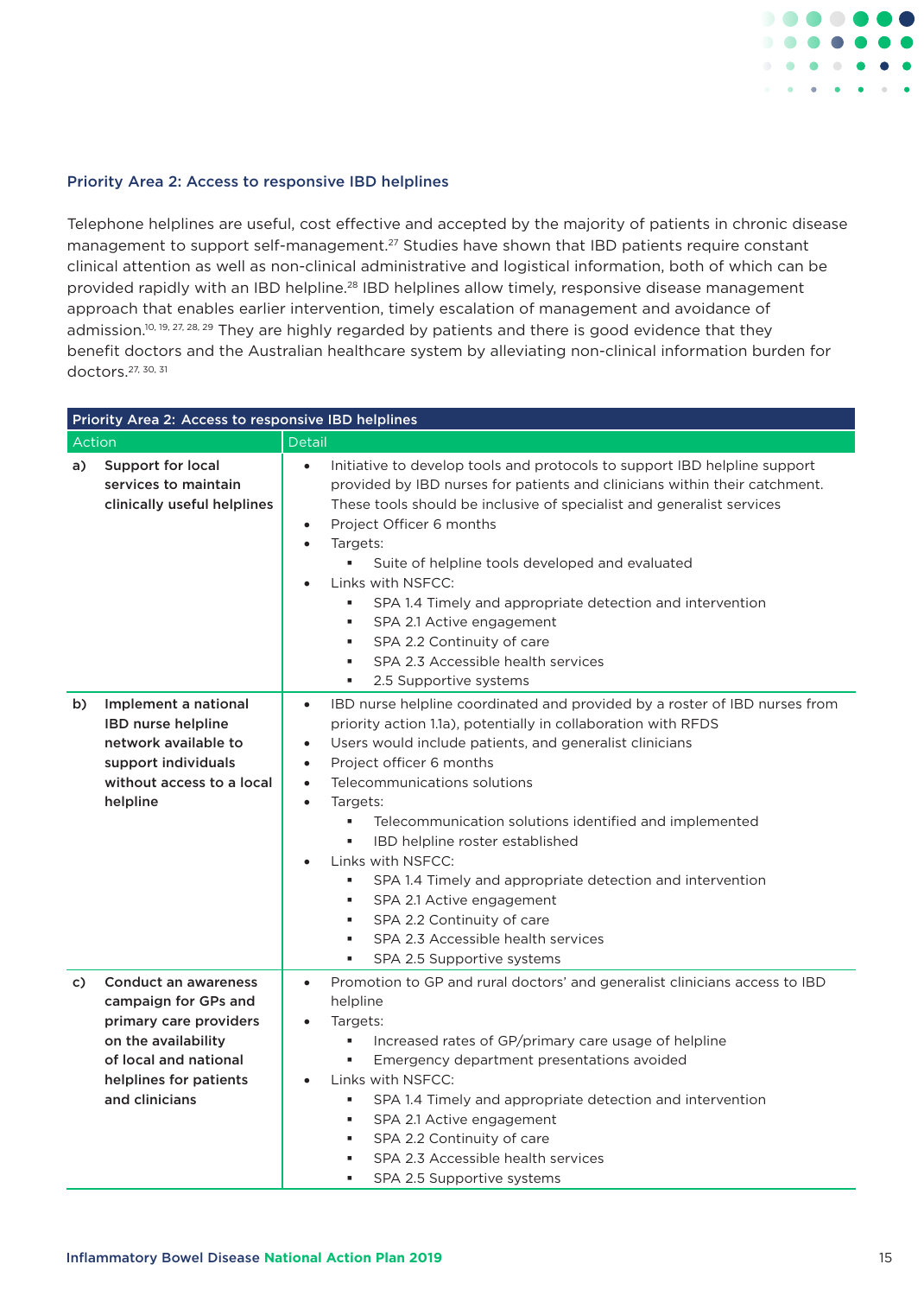# Priority Area 3: Support general practitioners to more effectively participate in IBD management

Specialist gastroenterologist care is essential to IBD management. In the Australian setting the role of GP is not only the foundation of healthcare in our community but the pathway to specialist service.<sup>32</sup> GP collaboration in IBD care is very important, particularly in relation to management of concurrent conditions, access to other primary care as well as IBD related monitoring and management.<sup>10</sup> Data suggests that GP IBD knowledge and comfort in IBD management is suboptimal.<sup>33, 34</sup> Other barriers to clear GP referral pathways include: difficulty in diagnosis, lack of clear treatment guidelines and action plans, limited GP adherence to guidelines and poor referral quality.<sup>35, 36, 37, 38</sup>

Primary Healthcare Networks (PHN), are bodies established to increase the efficiency and effectiveness of medical services for patients, particularly those at risk of poor health outcomes; and improve coordination of care. PHNs identify priority health areas in plans and though chronic conditions are commonly listed, IBD is not named as a priority for any PHN.39

Targeted action is required to support GPs with the tools to provide better IBD care so that people with IBD have a coordinated treatment team from specialist care through to local primary care.

|        | Priority Area 3: Support General Practice to more effectively participate in IBD management |                                                                                                                                                                                                                                                                                                                                                                                                                                                                                                                                                                 |  |  |  |  |
|--------|---------------------------------------------------------------------------------------------|-----------------------------------------------------------------------------------------------------------------------------------------------------------------------------------------------------------------------------------------------------------------------------------------------------------------------------------------------------------------------------------------------------------------------------------------------------------------------------------------------------------------------------------------------------------------|--|--|--|--|
| Action |                                                                                             | Detail                                                                                                                                                                                                                                                                                                                                                                                                                                                                                                                                                          |  |  |  |  |
| a)     | <b>Establish clearer GP</b><br>referral guidelines and<br>protocols                         | Campaign to promulgate GP/Physician guidelines through AIBDA/RACGP<br>$\bullet$<br>and PHNs utilising existing resources such as Australian Guidelines for<br>General Practitioners and Physicians 2018, IBS4GPs tool and HealthPathways<br>Targets:<br>$\bullet$<br>GP awareness of IBD management protocols<br>Links with NSFCC:<br>$\bullet$<br>SPA 1.4 Timely and appropriate detection and intervention<br>SPA 2.1 Active engagement<br>٠<br>SPA 2.2 Continuity of care<br>٠<br>SPA 2.3 Accessible health services<br>٠<br>SPA 2.5 Supportive systems<br>٠ |  |  |  |  |
| b)     | Upskill GPs on<br>contemporary IBD<br>management                                            | GESA, RACGP and CCA to deliver a campaign of Continuing Professional<br>$\bullet$<br>Development to GPs and generalist gastroenterologists / physicians<br>Targets:<br>$\bullet$<br>Improved GP knowledge of IBD management protocols<br>CPD events offered and attended (IBD specific)<br>Links with NSFCC:<br>$\bullet$<br>SPA 2.3 Accessible health services<br>SPA 2.5 Supportive systems                                                                                                                                                                   |  |  |  |  |
| C)     | Develop individual<br>action plans for IBD<br>patients                                      | Personal action plans for deterioration (flare-up) clarifying communication<br>$\bullet$<br>and actions relating to primary and specialist care teams should be<br>developed for every patient<br>Targets:<br>$\bullet$<br>Increased rates of patient-reported personal action plan<br>Links with NSFCC:<br>¢<br>SPA 1.4 Timely and appropriate detection and intervention<br>٠<br>SPA 2.2 Continuity of care<br>٠<br>SPA 2.3 Accessible health services<br>SPA 2.5 Supportive systems<br>٠                                                                     |  |  |  |  |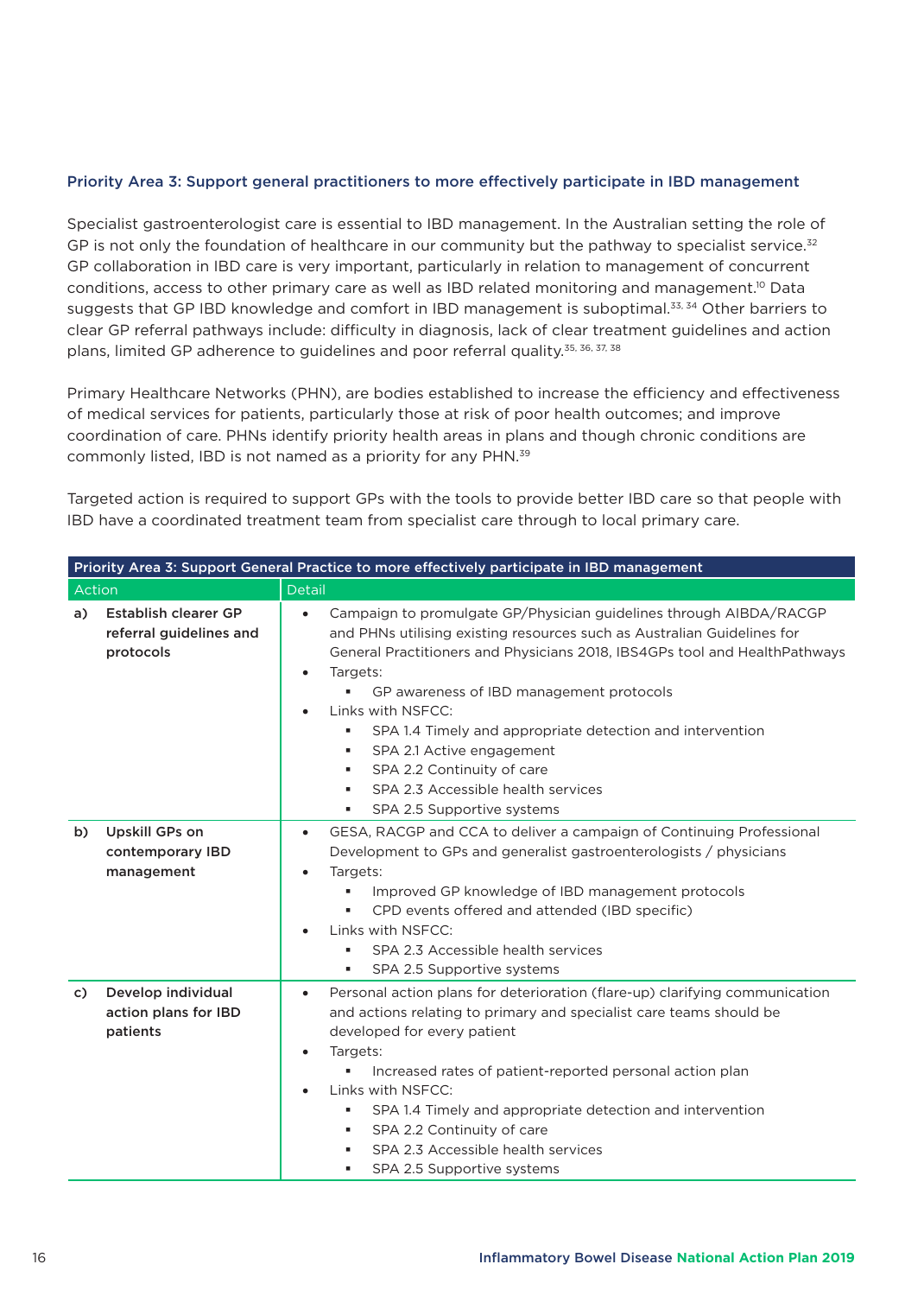

#### Priority Area 4: Improved patient knowledge

Patient knowledge is important in any complex, chronic disease when patient involvement in their own care is important. This applies to those with IBD, who mostly undertake self-management away from healthcare settings.<sup>40</sup> Therefore, good health literacy and patient knowledge are important for those with IBD. People with IBD often lack complete information about their condition and treatment and want more input into decisions about their care.<sup>7</sup>

Knowledge about the effectiveness of patient education in IBD is limited and inconsistent study methodologies make datasets difficult to compare. Consequently, whilst improved patient knowledge can be demonstrated, positive effects on quality of life and psychosocial outcomes are unproven.<sup>41, 42, 43</sup>

A focus on improving self-management knowledge might be more effective than purely educational programs, though there is certainly a patient preference for better information.7

|        | Priority Area 4: Improved patient knowledge                   |                                                                                                                                                                                                                                                                                                                                                                                                                                                                                                                                                                                                                                                                                                                                                                                                                                                  |  |  |  |
|--------|---------------------------------------------------------------|--------------------------------------------------------------------------------------------------------------------------------------------------------------------------------------------------------------------------------------------------------------------------------------------------------------------------------------------------------------------------------------------------------------------------------------------------------------------------------------------------------------------------------------------------------------------------------------------------------------------------------------------------------------------------------------------------------------------------------------------------------------------------------------------------------------------------------------------------|--|--|--|
| Action |                                                               | <b>Detail</b>                                                                                                                                                                                                                                                                                                                                                                                                                                                                                                                                                                                                                                                                                                                                                                                                                                    |  |  |  |
| a)     | Develop self-<br>management focussed<br>information materials | Develop a suite of information resources for people with IBD that are<br>$\bullet$<br>endorsed by CCA, AIBDA and IBDNA and regularly updated for currency of<br>information<br>Treatment, nutrition, fertility/pregnancy and mental health resources that<br>$\bullet$<br>are IBD focussed are a priority and could extend on the variable existing<br>materials<br>Develop patient-friendly expectations of care, healthcare communication<br>$\bullet$<br>booklet/e-book<br>Targets:<br>$\bullet$<br>Suite of self-management focussed information resources distributed<br>л<br>Expectations of care booklet distributed<br>٠<br>Links with NSFCC:<br>$\bullet$<br>SPA 1.3: Critical life stages<br>٠<br>SPA 1.4 Timely and appropriate detection and intervention<br>٠<br>SPA 2.5 Supportive systems<br>٠<br>SPA 3.2: Action and empowerment |  |  |  |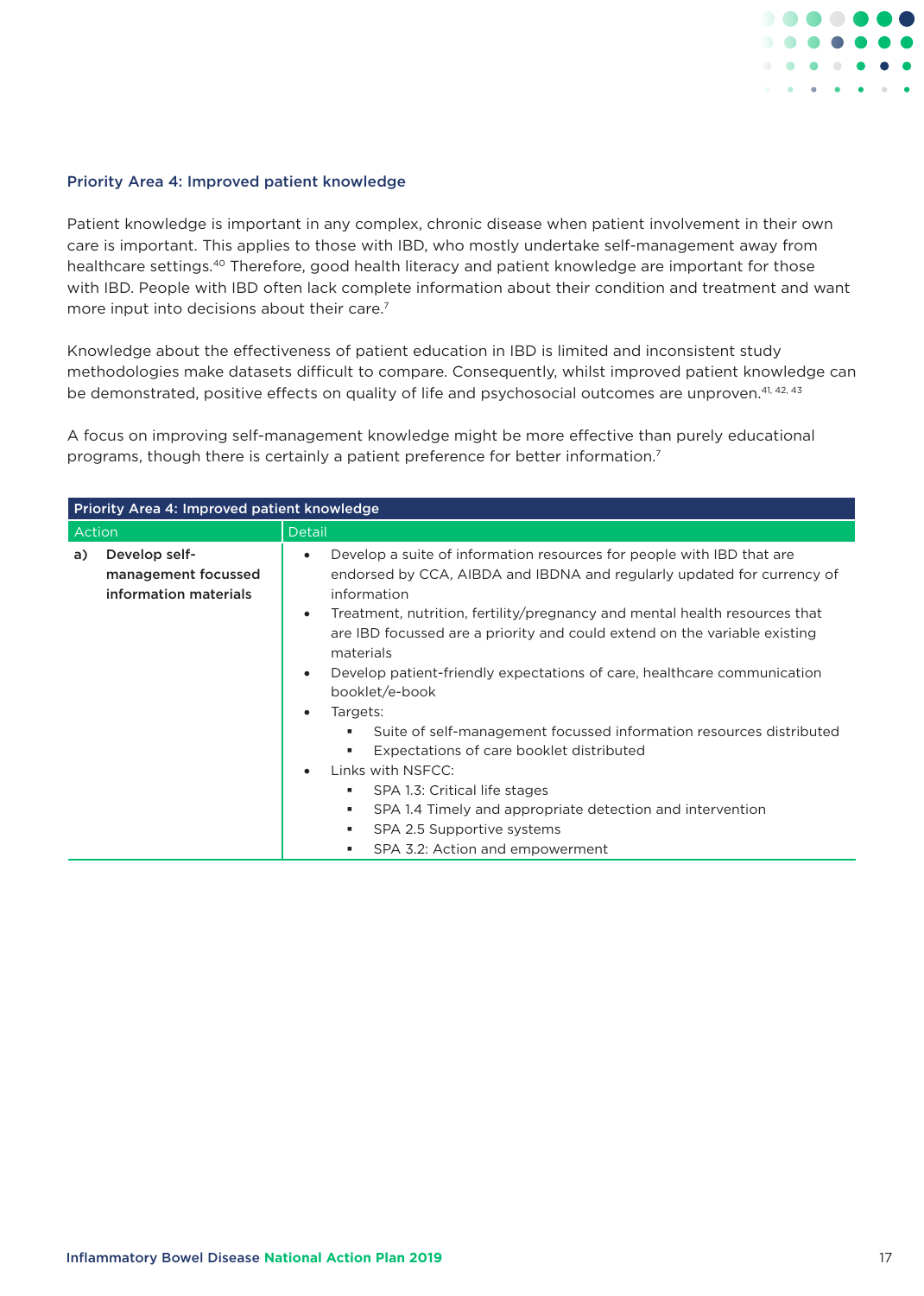## Priority Area 5: Increased investment in research and focus on children with IBD

There are at least 5000 Australian children with IBD. Optimal management of children with IBD is important to prevent growth failure, prevent lifelong complications and allow normal psychosocial development.44, 45 There are few choices of medication with a sound evidence base for effectiveness, safety and dosage.<sup>46, 47</sup> There is a need for well-designed and ethical clinical trials in paediatric IBD as a priority, as too many medications are prescribed as 'off label' in children, largely driven by the challenges of paediatric drug trials and delay to paediatric drug approval. Funding is one of the challenges to conducting these clinical trials as well as appropriate trial design to remove barriers to recruitment.<sup>48,</sup> 49 It is acknowledged that recruitment of sufficient sample size for clinical trials may be unlikely in Australia and an emphasis on developing therapy with a personalised medicine approach may be more appropriate. The lack of paediatric-specific or inclusive clinical trial data in new IBD drugs is placing children with IBD in Australia at a particular disadvantage. While these patients are known to have more aggressive disease, current policy restricts access for children to drugs available to adults.

Audit of paediatric care and responsive intervention and reassessment has been demonstrated to improve the quality of care.<sup>50</sup> The Australian IBD Audit 2016 provided a baseline of information to provide evidence for the improvement of paediatric IBD care.

|        | Priority Area 5: Increased investment in research and focus on children with IBD                                   |                                                                                                                                                                                                                                                                                                                                                                                                                                                                                                                                                                                             |  |  |  |
|--------|--------------------------------------------------------------------------------------------------------------------|---------------------------------------------------------------------------------------------------------------------------------------------------------------------------------------------------------------------------------------------------------------------------------------------------------------------------------------------------------------------------------------------------------------------------------------------------------------------------------------------------------------------------------------------------------------------------------------------|--|--|--|
| Action |                                                                                                                    | <b>Detail</b>                                                                                                                                                                                                                                                                                                                                                                                                                                                                                                                                                                               |  |  |  |
| a)     | Increased investment in<br>research for children and<br>adults with IBD                                            | Release a targeted call for research into new diagnostic and therapeutic<br>$\bullet$<br>approaches for paediatric IBD patients through the Medical Research Future<br>Fund (MRFF)<br>Release a targeted call for basic/experimental research into IBD through the<br>$\bullet$<br>Medical Research Future Fund (MRFF)<br>Targets:<br>$\bullet$<br>MRFF call for targeted research<br>Links with NSFCC:<br>$\bullet$<br>SPA 1.3 Critical life stages<br>SPA 1.4 Timely and appropriate detection and intervention<br>٠<br>SPA 2.5 Supportive systems<br>٠<br>SPA 3.2 Action and empowerment |  |  |  |
| b)     | Improved/streamlined<br>PBS-subsidised access<br>to new IBD medications<br>for paediatric IBD<br>patients          | Establish earlier adoption of adult PBS-subsidised medications for paediatric<br>$\bullet$<br>patients in line with practices in the USA and UK<br>Targets:<br>$\bullet$<br>PBS listing of medications for paediatric patients<br>Links with NSFCC:<br>$\bullet$<br>SPA 1.3 Critical life stages<br>٠<br>SPA 1.4 Timely and appropriate detection and intervention<br>٠<br>SPA 2.5 Supportive systems<br>٠<br>SPA 3.2 Action and empowerment                                                                                                                                                |  |  |  |
| C)     | Complete a repeat audit<br>of IBD paediatric care<br>to measure change and<br>inform future quality<br>improvement | Fund multidisciplinary, multi organisational group to complete an audit of<br>$\bullet$<br>the quality of IBD care for children, including survey of the patient and family<br>experience of care<br>Targets:<br>$\bullet$<br>Identify ongoing variation in care for intervention<br>Links with NSFCC:<br>$\bullet$<br>SPA 1.3: Critical life stages<br>٠<br>SPA 2.5 Supportive systems<br>٠<br>SPA 3.2: Action and empowerment<br>٠                                                                                                                                                        |  |  |  |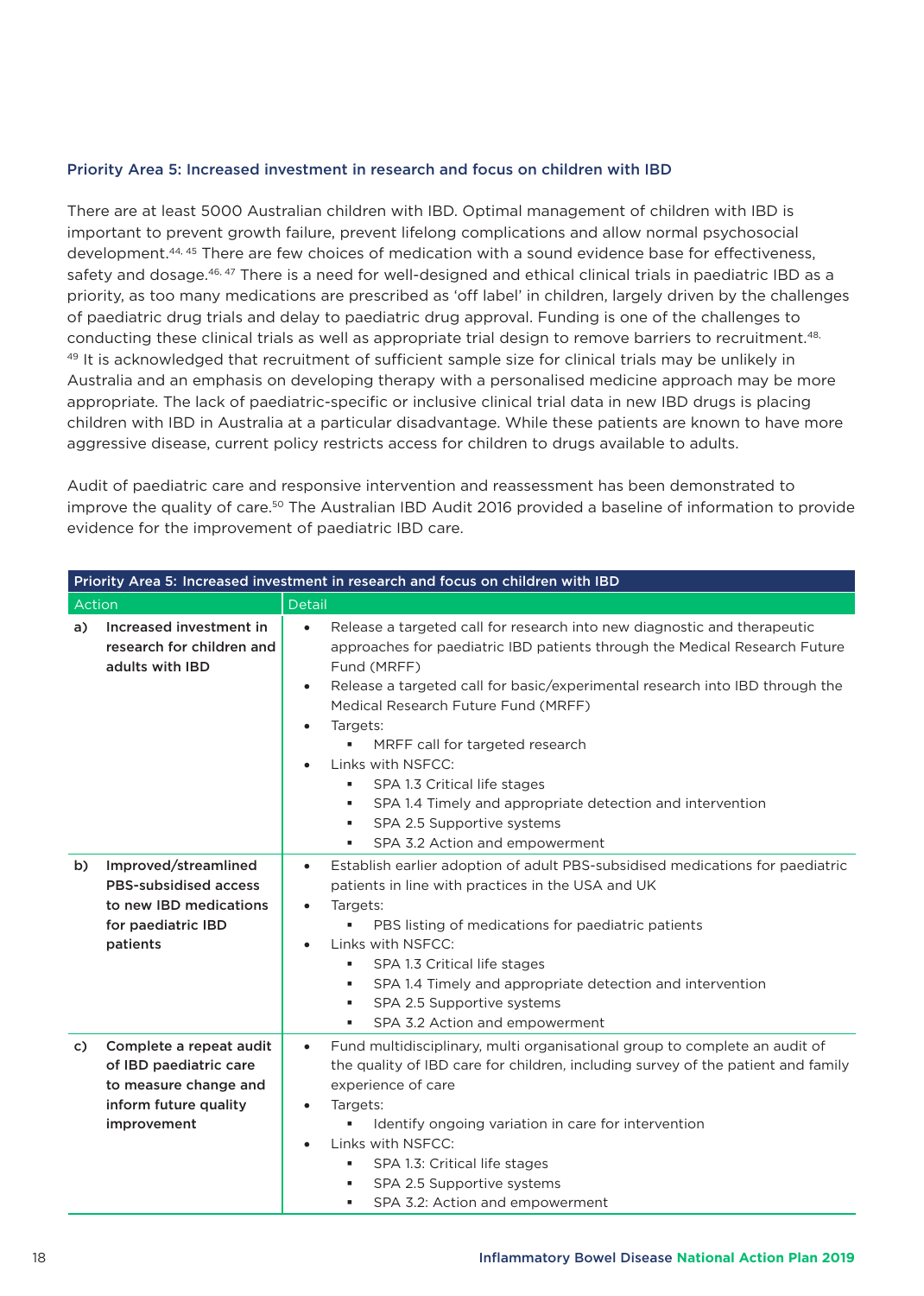

#### Priority Area 6: Support for practice management software, data and audit systems

The Australian IBD Standards 2016 and the NSFCC both recognise the importance of capturing clinical data using good information technology systems, sharing data and using it to improve the quality of clinical care for people with chronic conditions. For high quality care, IBD patients require an electronic health record to provide the healthcare team with rapid access to accurate medical records and for regular monitoring of treatment impact, surveillance for serious side effects and other patient management information.<sup>6</sup> Only two in five Australian hospitals audited had an electronic database of clinical information for people with IBD.5

The Australia and New Zealand Inflammatory Bowel Disease Consortium (ANZIBDC) has recently developed "Crohn's Colitis Care" (CCCare), an integrated, national, cloud-based, evidence-based, IBDspecific clinical management system capturing real-time clinical data in routine care in Australia (and New Zealand).<sup>51, 52, 53</sup> Early usability and feasibility results (unpublished as of September 2018) show that it is usable and secure. There is further research underway to determine the impact on patient outcomes relating to the quality of referrals to the multidisciplinary team supported by practice management software. The South Australian government is supporting implementation of this software in hospitals. Other clinical management systems are available and should also be evaluated.

| Priority Area 6: Support for practice management software, data and audit systems |                                                                                                                     |                                                                                                                                                                                                                                                                                                                                                                                                                                                                                     |  |  |  |
|-----------------------------------------------------------------------------------|---------------------------------------------------------------------------------------------------------------------|-------------------------------------------------------------------------------------------------------------------------------------------------------------------------------------------------------------------------------------------------------------------------------------------------------------------------------------------------------------------------------------------------------------------------------------------------------------------------------------|--|--|--|
| Action                                                                            |                                                                                                                     | <b>Detail</b>                                                                                                                                                                                                                                                                                                                                                                                                                                                                       |  |  |  |
| a)                                                                                | Support for practice<br>management software<br>(IBD specific auditable)<br>clinical management<br>software)         | Funding to implement software into more IBD services with evaluation<br>$\bullet$<br>Implementation should include paediatric sites to support monitoring<br>$\bullet$<br>paediatric outcomes<br>Links with NSFCC:<br>$\bullet$<br>SPA 2.4 Information sharing<br>٠.                                                                                                                                                                                                                |  |  |  |
| b)                                                                                | <b>Repeat the IBD</b><br><b>Quality of Care Audit</b><br>incorporating data from<br>practice management<br>software | National audit of the quality of care to measure change since the IBD Audit<br>$\bullet$<br>2016 and inform future quality improvement<br>Adapt IBD Audit data collection mechanisms to take advantage of existing<br>$\bullet$<br>practice databases to streamline processes<br>Specifically resource rural and regional audit and GP/primary care audit to<br>$\bullet$<br>measure prevalence and quality of care<br>Links with NSFCC:<br>$\bullet$<br>SPA 2.5 Supportive systems |  |  |  |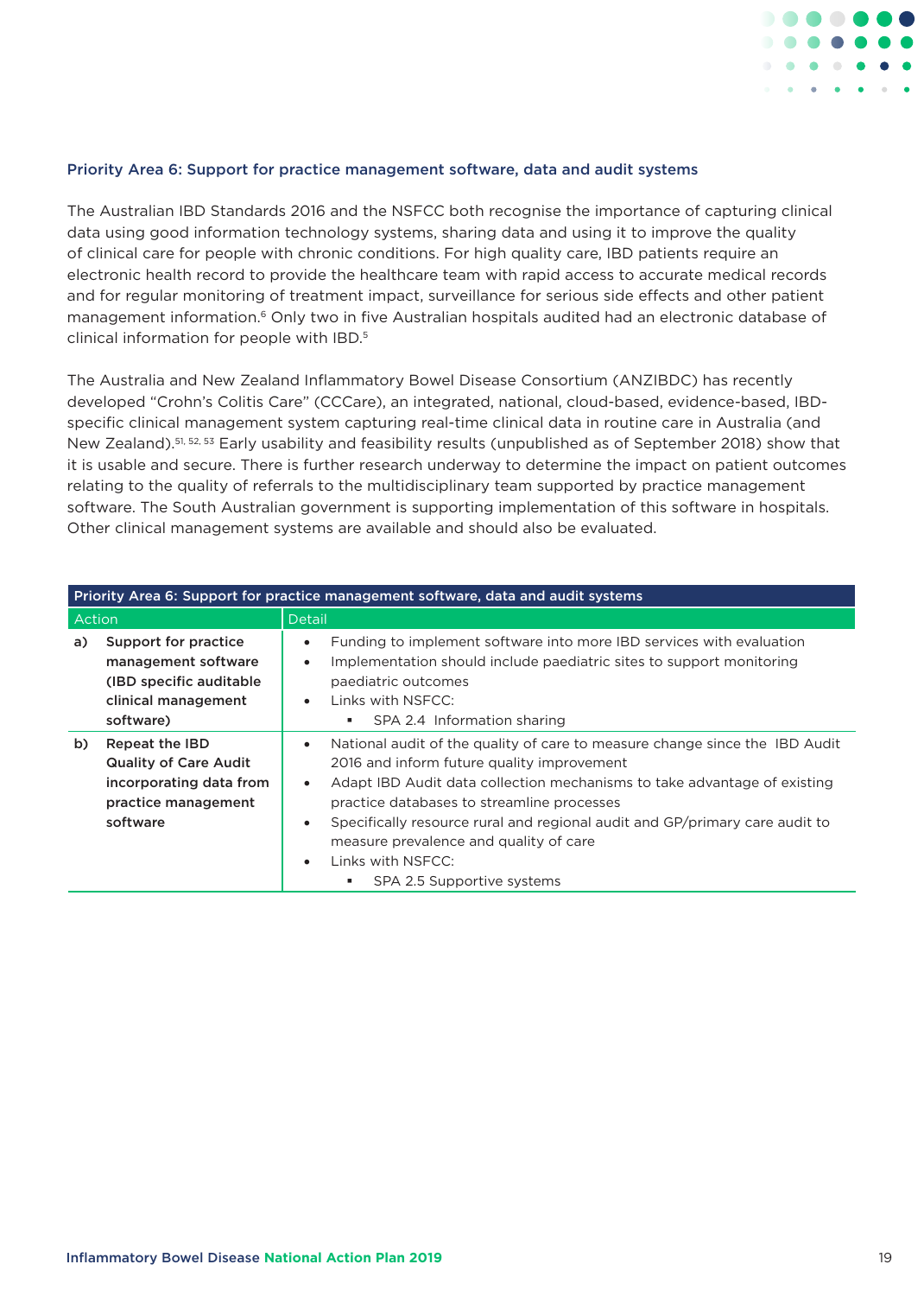# Priority Area 7: Funding of faecal calprotectin testing and therapeutic drug monitoring of biological therapies

Faecal calprotectin testing is effective for identifying gut inflammation and thereby differentiating IBD from the more common condition irritable bowel syndrome. In the IBD clinical management setting it can assist in monitoring relapse and response of current treatment type and as a surrogate marker of mucosal healing or post-operative recurrence.

Recent advancements in IBD treatments include biologic and molecular therapies. Therapeutic drug monitoring is increasingly being used to guide the dosing of these drugs and thiopurine therapies. Recently an expert committee of Australian and international members released a consensus statement recommending therapeutic drug monitoring of anti-TNF agents should be used in various treatment situations.<sup>54</sup>

Neither faecal calprotectin testing nor therapeutic drug monitoring of biological therapies attract MBS subsidy and faecal calprotectin testing was recently rejected for MBS listing in August 2018.

| Priority Area 7: Funding of faecal calprotectin testing and therapeutic drug monitoring of biological therapies |                                                                                                                                                                                          |                                                                                                                                                                                                                                                                                                                                                        |  |  |  |
|-----------------------------------------------------------------------------------------------------------------|------------------------------------------------------------------------------------------------------------------------------------------------------------------------------------------|--------------------------------------------------------------------------------------------------------------------------------------------------------------------------------------------------------------------------------------------------------------------------------------------------------------------------------------------------------|--|--|--|
| Action                                                                                                          |                                                                                                                                                                                          | <b>Detail</b>                                                                                                                                                                                                                                                                                                                                          |  |  |  |
| a)                                                                                                              | MBS funding of faecal<br>calprotectin testing<br>(diagnostic indication)                                                                                                                 | Continue to progress the current faecal calprotectin testing application for<br>$\bullet$<br>the indication of discriminating IBD from non-IBD diagnoses<br>Links with NSFCC:<br>$\bullet$<br>SPA 1.4 Timely and appropriate detection and intervention<br>SPA 2.3 Accessible health services<br>٠                                                     |  |  |  |
| b)                                                                                                              | <b>Research funding</b><br>for health economic<br>analysis of faecal<br>calprotectin testing<br>(monitoring indication)<br>and therapeutic drug<br>monitoring of biological<br>therapies | Fund research study into health economics of faecal calprotectin testing for<br>$\bullet$<br>the indication of monitoring IBD<br>Fund research study health economics of therapeutic drug monitoring<br>$\bullet$<br>Links with NSFCC:<br>$\bullet$<br>SPA 1.4 Timely and appropriate detection and intervention<br>SPA 2.3 Accessible health services |  |  |  |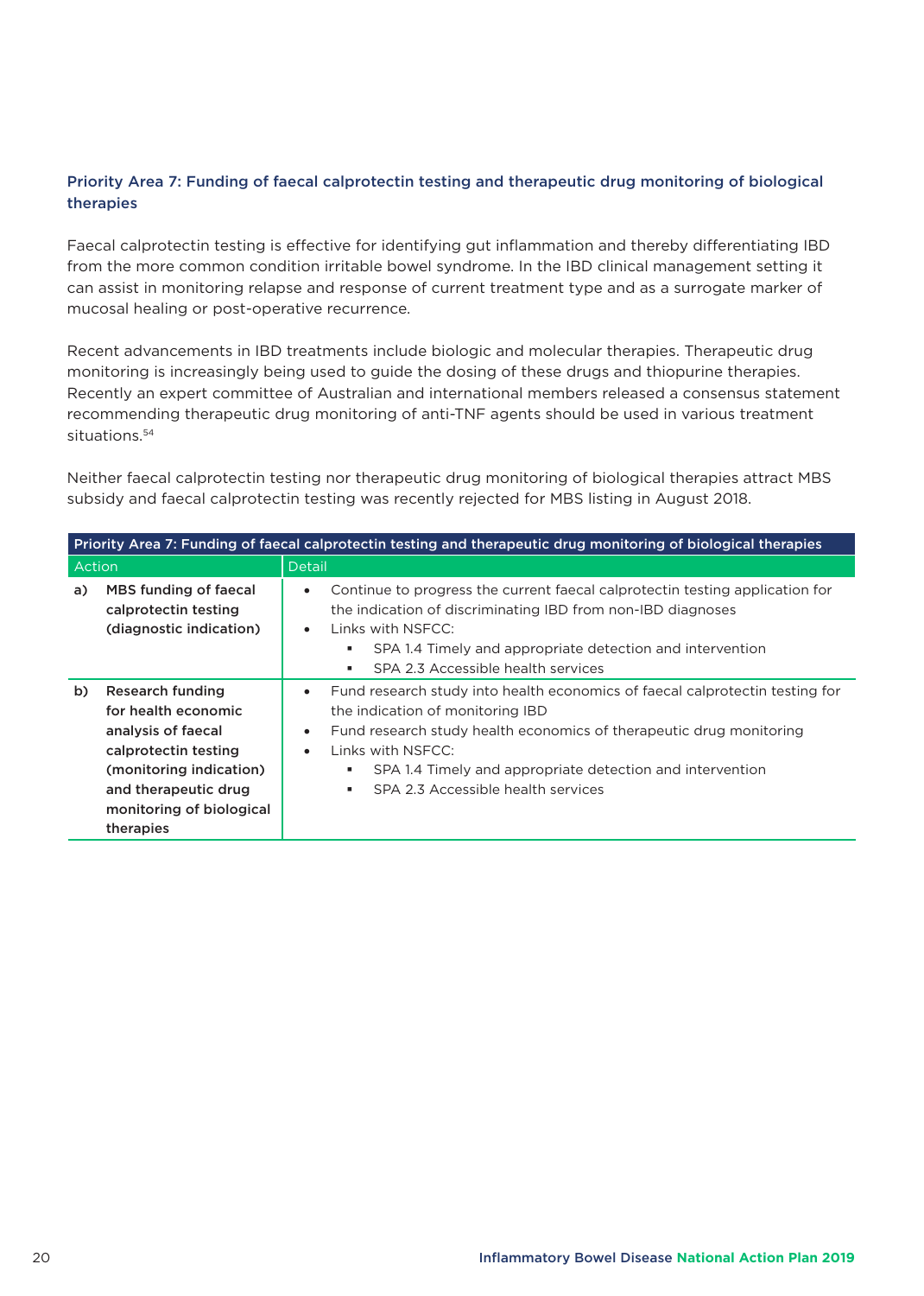

#### Priority Area 8: Explore the potential for effectiveness of medical home – funds bundling

Patient-centred medical homes (PCHMs), used in primary practice, are intended to centralise primary care needs among a population of patients while decreasing costs and improving the quality of care.

In late 2017, the Australian Government established Health Care Homes around Australia providing care to enrolled patients with chronic conditions. Evaluation of their impact is underway. <sup>55</sup>

Specialised PCMHs are emerging, including 2 IBD PCMHs that have been established in the US which include the specialist for disease specific care.<sup>56</sup> Though slightly different, the two models show the necessary factors: a team- based approach, a close and integrated payer–provider relationship and the placement of the patient at the centre of the health care universe.<sup>57, 58</sup> There is early but promising evidence of successes of the 2 IBD PCMHs. To date, results have shown reduced healthcare utilisation (significantly reduced emergency room visits and hospitalisations) and improved patient outcomes resulting from the IBD PCMH model, although only one study has been published thus far. 57, 58, 59

It is recognised that the evidence for widespread implementation of these models is insufficient at present. Further positive evidence of the impact of these models on chronic disease management would enable the design of a pilot model for the Australian setting.

| <b>Priority Area 8:</b><br>Explore the potential for effectiveness of medical home - funds bundling |                                                                                                                                                                                                                               |                                                                                                                                                                                                                                                                                                                                                |  |  |  |
|-----------------------------------------------------------------------------------------------------|-------------------------------------------------------------------------------------------------------------------------------------------------------------------------------------------------------------------------------|------------------------------------------------------------------------------------------------------------------------------------------------------------------------------------------------------------------------------------------------------------------------------------------------------------------------------------------------|--|--|--|
| Action                                                                                              |                                                                                                                                                                                                                               | Detail                                                                                                                                                                                                                                                                                                                                         |  |  |  |
| a)                                                                                                  | <b>IBD stakeholders</b><br>should monitor the<br>evidence produced by<br>the Health Care Homes<br>initiative and patient-<br>centred medical homes<br>in the US and identify<br>opportunities for<br>application in Australia | Departments of Health (Australian, state and territory), GESA and CCA<br>$\bullet$<br>monitor new evidence and explore opportunities for medical patient -<br>centred medical home models in Australia<br>Links with NSECC:<br>$\bullet$<br>SPA 1.2 Partnerships for health<br>SPA 2.4 Information sharing<br>п.<br>SPA 2.5 Supportive systems |  |  |  |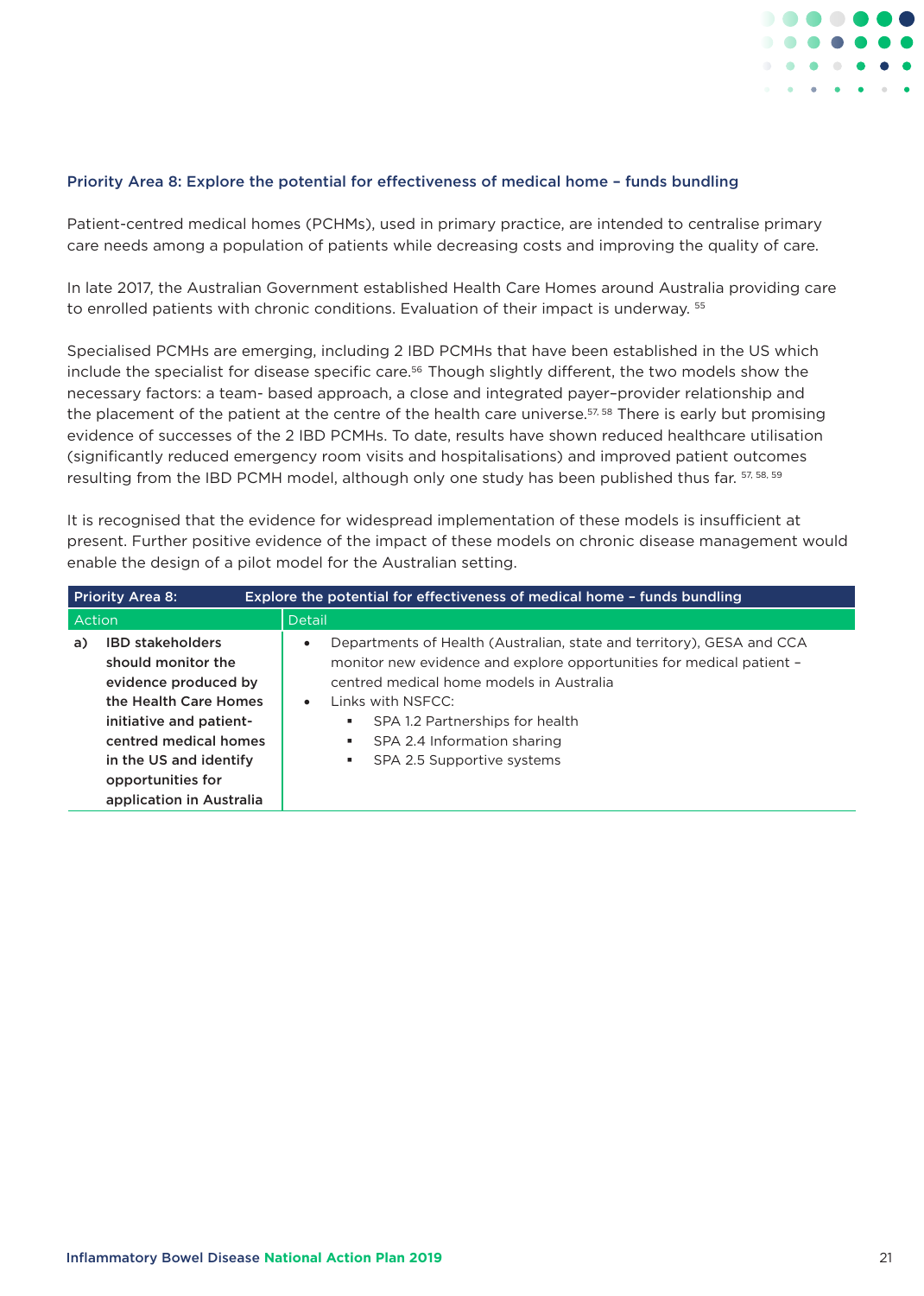# REALISING THE VISION

This plan is a step forward in realising the vision of improved quality of life for people living with IBD through high quality integrated care. It provides guidance on the most important areas that will make a difference, driven by the patient experience of care and collaboration, health professional and stakeholder input, evidence base, consultation and review. To achieve effective change, planning is the first important step of a process that requires commitment and ongoing action.

The impact of this plan will be evident through the actions, changes, policies, strategies and services that result. Measuring progress toward the Vision can only accomplished through assessment of the outcomes experienced by people living with IBD. The process of patient outcome evaluation is essential to every activity in this plan.

Government, planners, health services, industry, clinicians and people with IBD have an opportunity to recognise areas of the plan that match with their future priorities, or appeal to them for innovation, and collaborate to progress actions.

Australian, state and territory governments are significant funders of healthcare. Together with insurers, other payers and people living with IBD, they have a responsibility to be sound stewards of healthcare expenditure. To support this, all actions in this plan should be evaluated for health economic purposes and evidence should be considered with reference to the patient outcomes achieved. The development of this IBD National Action Plan has recognised the current fiscally constrained environment and so should guide the Australian Government and state and territory governments in planning and directing funding in a cost-effective and sustainable way to improve the health of all Australians – specifically, to reduce the incidence and impact of inflammatory bowel disease. Governments will use the activities in this plan to inform their prioritisation of effort. Action will vary in each jurisdiction depending on available resources, current programs and local needs.

The purpose of this document is to identify the most important short to medium term actions that will improve equitable access to high quality health care for people living with IBD in Australia. The implementation of the plan is required to realise improved health outcomes for people living with IBD.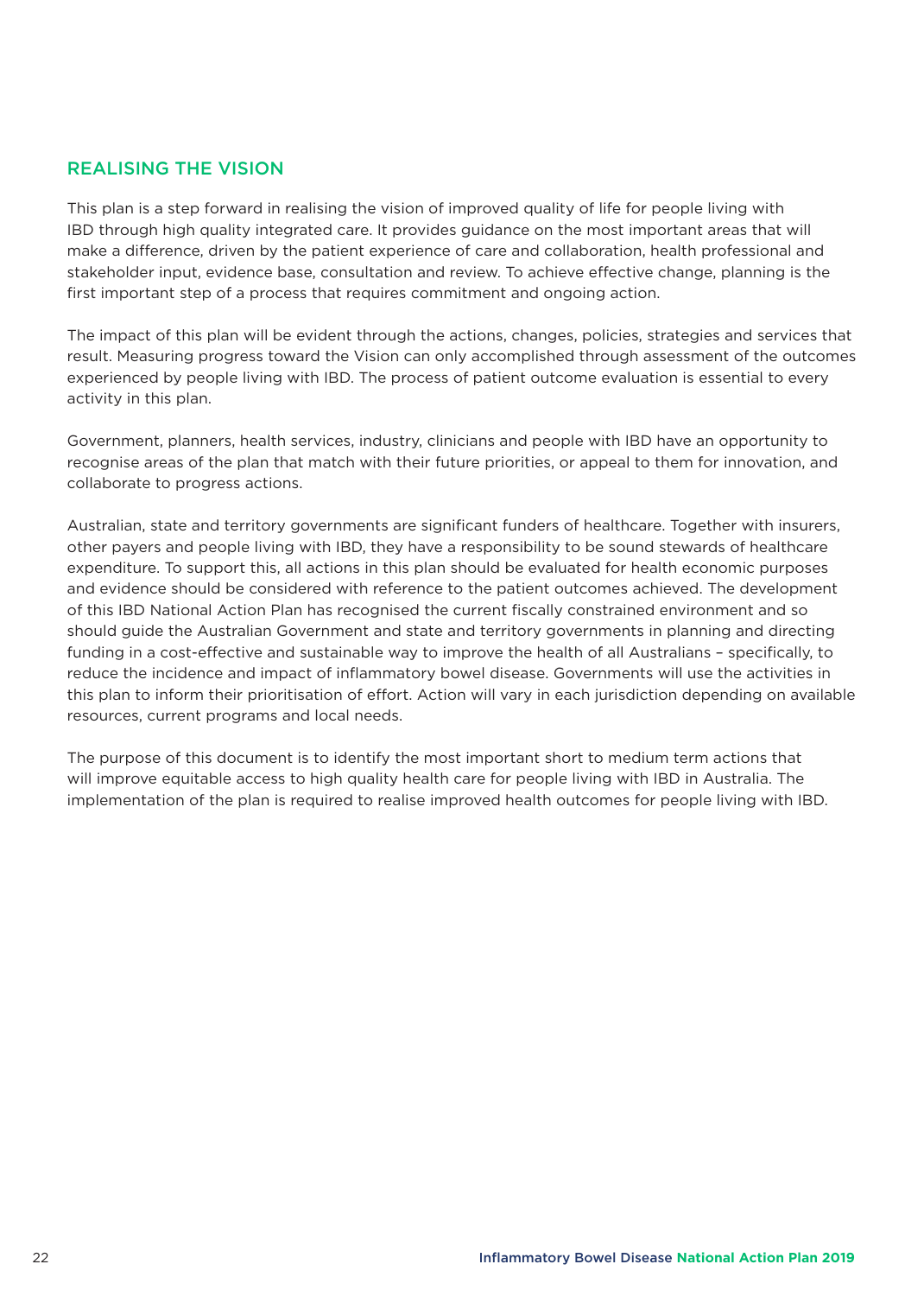# **REFERENCES**

1 Australian Health Ministers' Advisory Council, "National Strategic Framework for Chronic Conditions," (2017), Australian Government, Canberra.

2 Day A, Lemberg D & Gearry R. Inflammatory Bowel Disease in Australasian Children and Adolescents. Gastroenterol Res Pract 2014 Mar 30. doi: [10.1155/2014/703890]

<sup>3</sup> (abstract) Ivngkaran G. Hunt J. Thambimuthu T et al. Inflammatory Bowel Disease is prevalent in Australia but rare in Indigenous Australians Poster presentation Epidemiology 2015 European Crohn's & Colitis Organisation.

4 PricewaterhouseCoopers Australia (PwC). Improving inflammatory bowel disease care across Australia. March 2013. Available from: https://www.crohnsandcolitis.com.au/research/studies-reports

5 Crohn's & Colitis Australia. Inflammatory Bowel Disease Audit. 2016. Available from: https://www.crohnsandcolitis.com.au/ research/ studies-reports/

<sup>6</sup> Crohn's & Colitis Australia. Australian IBD Standards 2016: Standards of healthcare for people with inflammatory bowel disease in Australia. 2016. Available from: https://www.crohnsandcolitis.com.au/research/ studies-reports/

7 Crohn's & Colitis Australia. My IBD Experience. 2018. Available from: https://www.crohnsandcolitis.com.au/research/ studiesreports/

<sup>8</sup> Australian Commission on Safety and Quality in Health Care. Australian Safety and Quality Goals for health care: Partnering with Consumers. Available from: https://www.safetyandquality.gov.au/wp-content/uploads/2012/08/3-Partnering-with-consumers.pdf 9 Digestive Health Foundation. Inflammatory Bowel Disease (IBD) Crohn's Disease & Ulcerative Colitis. Third edition 2013. Available from: http://cart.gesa.org.au/membes/files/Consumer%20Information/IBD%20-%20Crohns%20Colitis.pdf

<sup>10</sup> O'Connor M, Bager P, Duncan J, Gaarenstrom J, Younge L, Detre P, et al. N-ECCO consensus statements on the European nursing roles in caring for patients with Crohn's disease or ulcerative colitis. J Crohns Colitis 2013;7(9):744-64. Available from: https://doi.org/10.1016/j.crohns.2013.06.004

11 Inflammatory Bowel Disease Clinical Update 2018, Gastroeneterological Society of Australia. Available at: http://www.gesa.org.au/ resources/clinical-guidelines-and-updates/inflammatory-bowel-disease/

 $12$  Coenen S, Weyts E, Vermeire S, et al. Effects of introduction of an inflammatory bowel disease nurse position on the quality of delivered care. Eur J Gastroenterol Hepatol. 2017;29:646–650.

13 Nightingale A, Middleton W, Middleton S, Hunter J. Evaluation of the effectiveness of a specialist nurse in the management of inflammatory bowel disease (IBD). Eur J Gastroenterol Hepatol 2000;12(9):967–73.

<sup>14</sup> Andrews, J. How to fund IBD nurses. JGH Supplement article 31(2016):43.

15 Phan V-A, van Langenberg DR, Grafton R, Andrews JM. M1037 Introduction of a Dedicated IBD Service Quantitatively and Qualitatively Improves Outcomes in Less Than 18 Months: A Prospective Cohort Study in a Large Metropolitan Centre. Gastroenterology 2010; 138: S–318.

<sup>16</sup> van Langenberg DR, Simon SB, Holtmann GJ, Andrews JM. The burden of inpatient costs in inflammatory bowel disease and opportunities to optimize care: a single metropolitan Australian center experience. J Crohn's Colitis. 2010; 4: 413–21

<sup>17</sup> Leach P, De Silva M, Mountifield R, et al. The effect of an inflammatory bowel disease nurse position on service delivery. J Crohn's Colitis 2014;8(5):370–4.

<sup>18</sup> Bager P. The impact of nurse-led annual telephone follow-up of patients with inflammatory bowel disease. BMJ Qual Improv Rep 2014;3(1).

19 Sack C, Phan VA, Grafton R, Holtmann G, van Langenberg DR, Brett K, et al. A chronic care model significantly decreases costs and healthcare utilisation in patients with inflammatory bowel disease. J Crohns Colitis 2012;6(3):302-10.

20 Crohn's & Colitis Australia. My IBD Story: co-creating IBD care 2017. Available from: https://www.crohnsandcolitis.com.au/ research/studies-reports/

21 Crohn's & Colitis Australia. Stocktake of Inflammatory Bowel Disease Healthcare Improvement Activities Available from: https:// www.crohnsandcolitis.com.au/research/ studies-reports/

<sup>22</sup> Mikocka-Walus A, Andrews J, Rampton D, Goodhand J, van der Woude J. and Bernstein C. How can we improve models of care in inflammatory bowel disease? An international survey of IBD health professionals. J Crohns Colitis. 2014. 8(12): 1668-1674.

<sup>23</sup> Mikocka-Walus A, Knowles SR, Keefer L, Graff L. Controversies Revisited: A Systematic Review of the Comorbidity of Depression and Anxiety with Inflammatory Bowel Diseases. Inflamm Bowel Dis. 2016 Mar;22(3):752-62https://doi.org/10.1097/ MIB.0000000000000620

<sup>24</sup> Chen J, Andrews J, Kariyawasam V, Moran N, Gounder P, Collins G et al. On behalf of IBD Sydney Organisation and the Australian Inflammatory Bowel Diseases Consensus Working Group. Review article: acute severe ulcerative colitis – evidence-based consensus statements. Aliment. Pharmacol. Ther. 2016. July; 44(2): 127-44.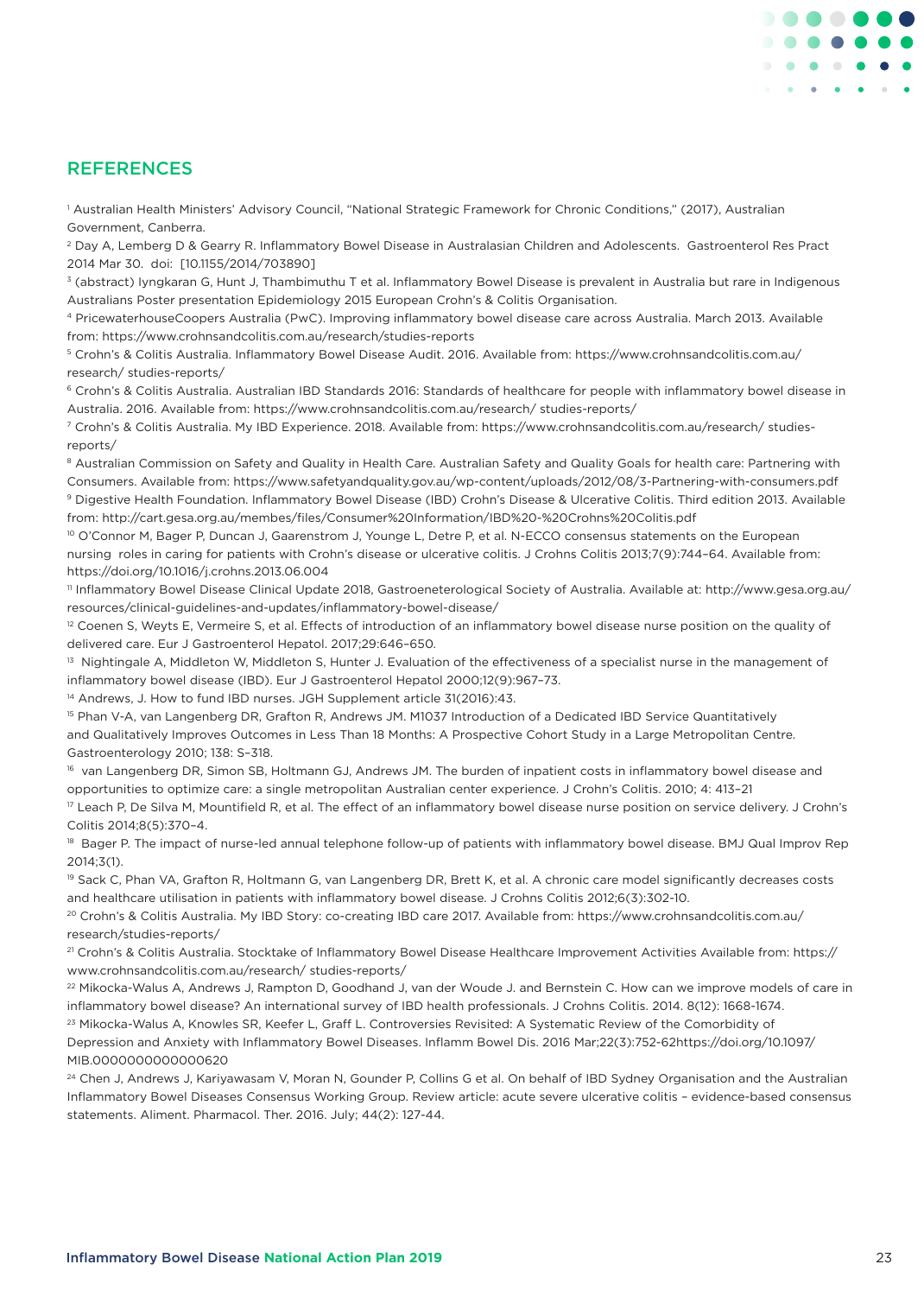25 Ashok K, Anju M, Thomas A, Mohan D, Gopalakrishna R, Reghu, R. Clinical Pharmacist's Interventions on Medication Adherence and Knowledge of Inflammatory Bowel Disease Patients. J Young Pharm. 2017. 9(3):381-385

<sup>26</sup> Tiao D, Chan W, Jeganathan J, Chan J, Perry J, Selinger C et al. Inflammatory Bowel Disease Pharmacist Adherence Counseling Improves Medication Adherence in Crohn's Disease and Ulcerative Colitis, Inflamm Bowel Dis. 2017. Aug 1. 23(8):1257–1261, https:// doi.org/10.1097/MIB.0000000000001194

27 Imperatore N, Rispo A, Testa A, Rea M, Nardone OM, Taranto ML, Castiglione, F. Efficacy of a "call center-based communication" in optimizing the care of inflammatory bowel diseases. Dig Liver Dis. 2016 Sep 30; 9(48), e114.

<sup>28</sup> Kemp K, Brooks J, Kirkbride M, Birchall F, Dutton H et al. Cost reductions and in- patient bed days saved by an inflammatory bowel disease nurse helpline. Gut. 2017. Supplement 2; London Vol. 66, A235. DOI:10.1136/gutjnl-2017-314472.458 PTH-059 <sup>29</sup> Patil S and Cross R. Can You Hear Me Now? Frequent Telephone Encounters for Management of Patients With Inflammatory Bowel Disease. Clin Gastroenterol Hepatol. 2014. 12(6): 995 - 996

<sup>30</sup> Stansfield C, Robinson A, Lal S. OC-052 5 year follow up of a nurse led guided self-management programme in ibd. Gut; 2015. 64:A27.

31 Ramos–Rivers C, Regueiro M, Vargas E, Szigethy E, Schoen R, Dunn M, et al. Association Between Telephone Activity and Features of Patients With Inflammatory Bowel Disease. Clin Gastroenterol Hepatol. 2014. 12(6): 986 - 994.e1

32 Swerissen H, Duckett S and Moran G. 2018. Mapping primary care in Australia. Grattan Institute. Available from : https://grattan. edu.au/report/mapping-primary-care-in-australia.

33 Mowat C, Digby J, Strachan J, Wilson R, Carey F, Fraser C, Steele R. Faecal haemoglobin and faecal calprotectin as indicators of bowel disease in patients presenting to primary care with bowel symptoms. Gut. 2016. 65:1463-1469.

34 Tan M, Holloway RH, Lange K, Andrews JM. General practitioners' knowledge of and attitudes to inflammatory bowel disease. Intern Med J. 2012; 42: 801807 [PMID: 21883783 DOI: 10.1111/j.14455994.2011.02586]

35 Bennett A, Munkholm P, Andrews J. Tools for primary care management of inflammatory bowel disease: Do they exist? World J Gastroenterol. 2015. 21(15): 44574465 Available from: http://www.wjgnet.com/10079327/full/v21/i15/4457.htm DOI: http://dx.doi. org/10.3748/wjg.v21.i15.44577

36 Cabana M, Rand C, Powe N, Wu A, Wilson M, Abboud P-A et al. Why don't Physicians Follow Clinical Practice Guideleines? A Framework for Improvement. JAMA. 1999. 282(15):1458- 1467.

37 Mathias H, Heisler C, Morrison J, Jones J. A210 The impact of IBD referral quality on wait times. Can J Gastroenterol Hepatol. 2018. Mar 1.1(2): 311, https://doi.org/10.1093/jcag/gwy009.210

38 Jackson D, Con D, Liew D, & De Cruz, P. Clinicians' adherence to international guidelines in the clinical care of adults with inflammatory bowel disease, Scand J Gastroenterol. 2017. 52(5); 536-542, DOI: 10.1080/00365521.2017.1278785 <sup>39</sup> Munro, A (2018). Action Plan - Consultation Contacts for PHNs. [email].

40 Barlow C, Cooke D, Mulligan K, Beck E, Newman S. A critical review of self-management and educational interventions in inflammatory bowel disease. Gastroenterol Nurs. 2010. Jan-Feb;33(1):11-8.

41 Waters B, Jensen L, Fedorak R. Effects of formal education for patients with inflammatory bowel disease: a randomized controlled trial. Can J Gastroenterol. 2005. 19: 235–44.

42 Reusch A, Weiland R, Gerlich C, Dreger K, Derra C, Mainos D, et al. Self-management education for rehabilitation inpatients suffering from inflammatory bowel disease: a cluster-randomized controlled trial, Health Education Research. 2016. 31(6): 782–791 https://doi.org/10.1093/her/cyw042

43 Timmer A, Preiss J, Motschall E, Rücker G, Jantschek G, Moser G. Psychological interventions for treatment of inflammatory bowel disease (review). Cochrane Libr 2011;5:1– 132.

44 Grover Z, Nardi A. and Lewindon P. Inflammatory bowel disease in adolescents. Australian Family Physician 2017. 46(8):565-571. 45 Guariso G & Gasparetto M. Treating children with inflammatory bowel disease: Current and new perspectives. World Journal of Gastroenterology. 2017. 3(30): 5469–5485.

46 Ruemmele F, Hyams J, Otley A, Griffiths A, Kolho, K-L., et al. Outcome measures for clinical trials in paediatric IBD: an evidencebased, expert-driven practical statement paper of the paediatric ECCO committee. Gut. 2015. 64: 438-446.

47 Mulberg A. Off-Label Use of Drugs in Pediatrics: Focus on Pediatric Gastroenterology and Approaches for the Future.

Gastroenterology and Inborn Errors Products (DGIEP), United States Food and Drug Administration. 2015. Available at: https://pdfs. semanticscholar.org/presentation/5295/698b8d190d00973b33644c53bd788e624f4f.pdf

<sup>48</sup> Turner M, Catapano M, Hirschfield S, Giaquinto C, GRiP (Global Research in Paediatrics). Paediatric drug development: The impact of evolving regulations. Adv Drug Delivery Reviews. 2014. 73; 2-13.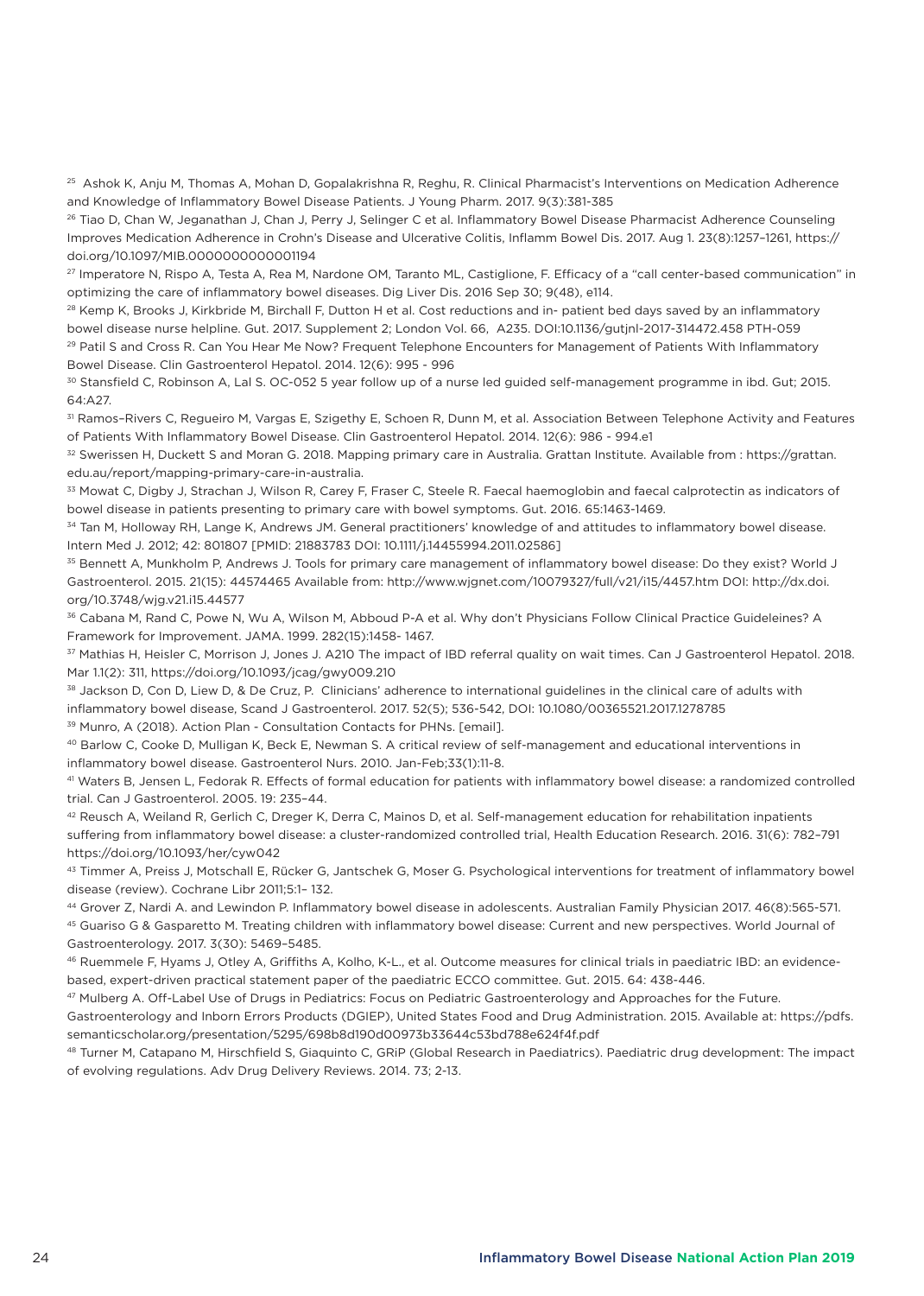

49 Karesh, A, Tomaino J, Mulberg A. Off-label use of medicine in pediatrics: focus on gastrointestinal diseases. Curr Opin Pediatr. 2013. 25:612–17.

50 Fitzgerald M, Mitton S, Protheroe A, Roughton M, Dirscoll R, Arnott D et al. The organisation and structure of inflammatory bowel disease services for children and young people in the UK in 2010: significant progress but still room for improvement. Frontline Gastroenterol. 2013. 4;25-31.

51 (abstract) Krishnaprasad K, Walsh A, Begun J, Bell S, Carter D, Grafton R, et al. ANZIBD Consortium, Crohn's Colitis Cure. Crohn's colitis care (CCCare): a bespoke cloud-based clinical management system for inflammatory bowel disease-development and beta testing. JGH. 2017. Aug. https://doi.org/10.1111/jgh.13895

52 (abstract) Krishnaprasad K, Walsh A, Begun J, Bell S, Carter D, Grafton R, et al. ANZIBD Consortium, Crohn's Colitis Cure. P328 Crohn's colitis care (CCCare): development and testing of a bespoke cloud-based clinical management system for inflammatory bowel disease (IBD). ECCO (European Crohn's and Colitis Organisation) Poster presentation: Clinical: Diagnosis and Outcome (2018).

53 (abstract) Krishnaprasad, Krishnaprasad K, Walsh A, Begun J, Bell S, Carter D, Grafton R, et al. Tu1020 - Crohn's Colitis Care (CCcare) - Development and Testing of a Bespoke Cloud-Based Clinical Management System for Inflammatory Bowel Disease (IBD). Gastroenterology, 154(6 ):S-892. DOI: https://doi.org/10.1016/S0016-5085(18)33012-9

54 Mitrev N, Vande Casteele N, Seow C, Andrews J, Connor S, Moore G, et al. IBD Sydney Organisation and the Inflammatory Bowel Diseases Consensus Working Group. Review article: consensus statements on therapeutic drug monitoring of anti-tumour necrosis factor therapy in inflammatory bowel diseases. Aliment Pharmacol Ther. 2017. 46(11–12);1037–53.

55 Allied Health Services provided to a Health Care Home-enrolled patient. October 2017. Available at: http://www.health.gov.au/ internet/main/publishing.nsf/Content/health-care-homes-cp/\$File/Allied%20health%20services%20factsheet.pdf

56 Regueiro M, McAnallen S, Greer J, Perkins S, Ramaling S, Szigethy E. The inflammatory bowel disease specialty medical home: a new model of patient-centered care. Inflamm Bowel Dis. 2016. 22:1971–1980.

57 Regueiro M. 2017. Medical Homes for Patients with Inflammatory Bowel Disease. Gastroenterology & Hepatology 13(6); 375-377. Available at: http://www.gastroenterologyandhepatology.net/archives/june-2017/medical-homes-for-patients-with-inflammatorybowel-disease/

58 Regueiro M, Click B, Anderson A, Shrank W, Kogan J, McAnallen S et al. Reduced Unplanned Care and Disease Activity and Increased Quality of Life After Patient Enrollment in an Inflammatory Bowel Disease Medical Home. Clin Gastroenterol Hepatol. 2018. S1542-3565(18)30343-4.

59 Konsinski L. Project Sonar (PS). Adavnced Alternative Payment Model. 2016. Dec 21. Available at: https://aspe.hhs.gov/system/ files/pdf/253406/ProjectSonarSonarMD.pdf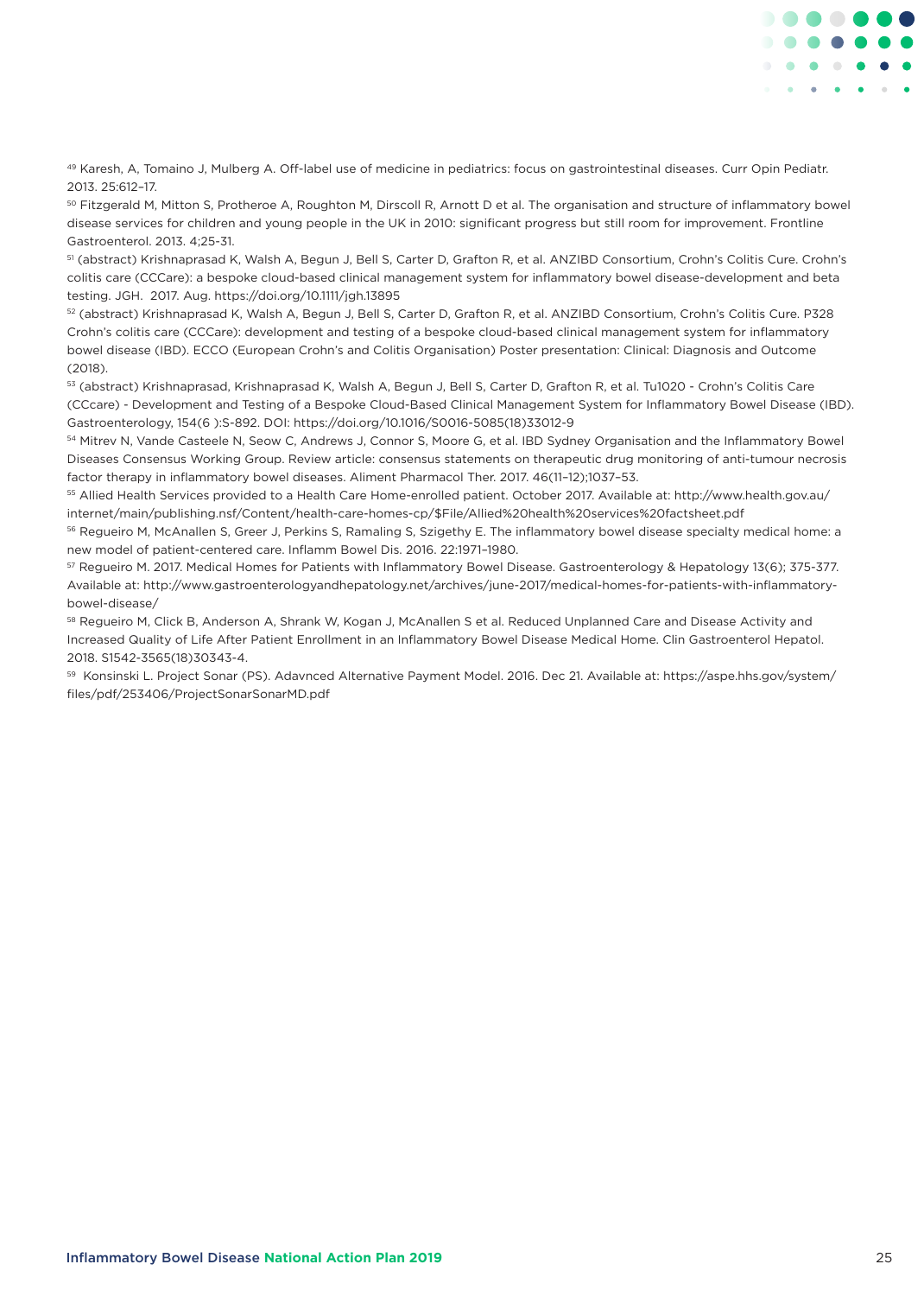# APPENDIX A: PARTICIPANTS IN THE NATIONAL IBD ROUNDTABLE JUNE 2018

Ms Jan Donovan **Consumer Health Forum** Dr Loretta Gya College of Nursing Dr Simon Knowles **Australian Psychological Society** A/Professor Antonina Mikocka-Walus Deakin University

Ms Denise Sheard Chronic Illness Alliance Mr Hugh Whittaker **Person with IBD/carer** 

Dr George Alex **Royal Children's Hospital Melbourne** Ms Cassandra Anslow Person with IBD/carer Dr Ray Boyapati Gastroenterologist - Australian Inflammatory Bowel Disease Association Gastroenterological Society of Australia Ms Stephanie Buckton Gastroenterology Nurses College of Australia Mr Wayne Massuger **Project Manager Crohn's & Colitis Australia** Ms Jacinta McDonald **Australian Government Department of Health** A/Professor Gregory Moore Board Director Crohn's & Colitis Australia Dr James Moore Colorectal Surgical Society Australia and New Zealand Royal Australian College of Surgeons Dr Reme Mountifield Gastroenterologist - Australian Inflammatory Bowel Disease Association Gastroenterological Society of Australia Ms Amy Page **Pharmaceutical Society of Australia** Professor Paul Pavli **Board Director Crohn's & Colitis Australia** Ms Liz Purcell **Minimage 2018** Dietitians Association of Australia A/Professor Leanne Raven CEO Crohn's & Colitis Australia Ms Anita Reilly **Person with IBD/carer, Board Director Crohn's & Colitis Australia** Mr Sheridan Rodda The Society of Hospital Pharmacists of Australia Ms Nicole Rutter **Nicole Rutter** Public Health Association Melbourne Dr David Scott Gastroenterologist (Regional) Ms Merran Spargo **Paediatric IBD Nurse The Children's Hospital at Westmead** Professor Nigel Stocks Royal Australian College of General Practitioners Mr Kevin Thompson Australian Government Department of Health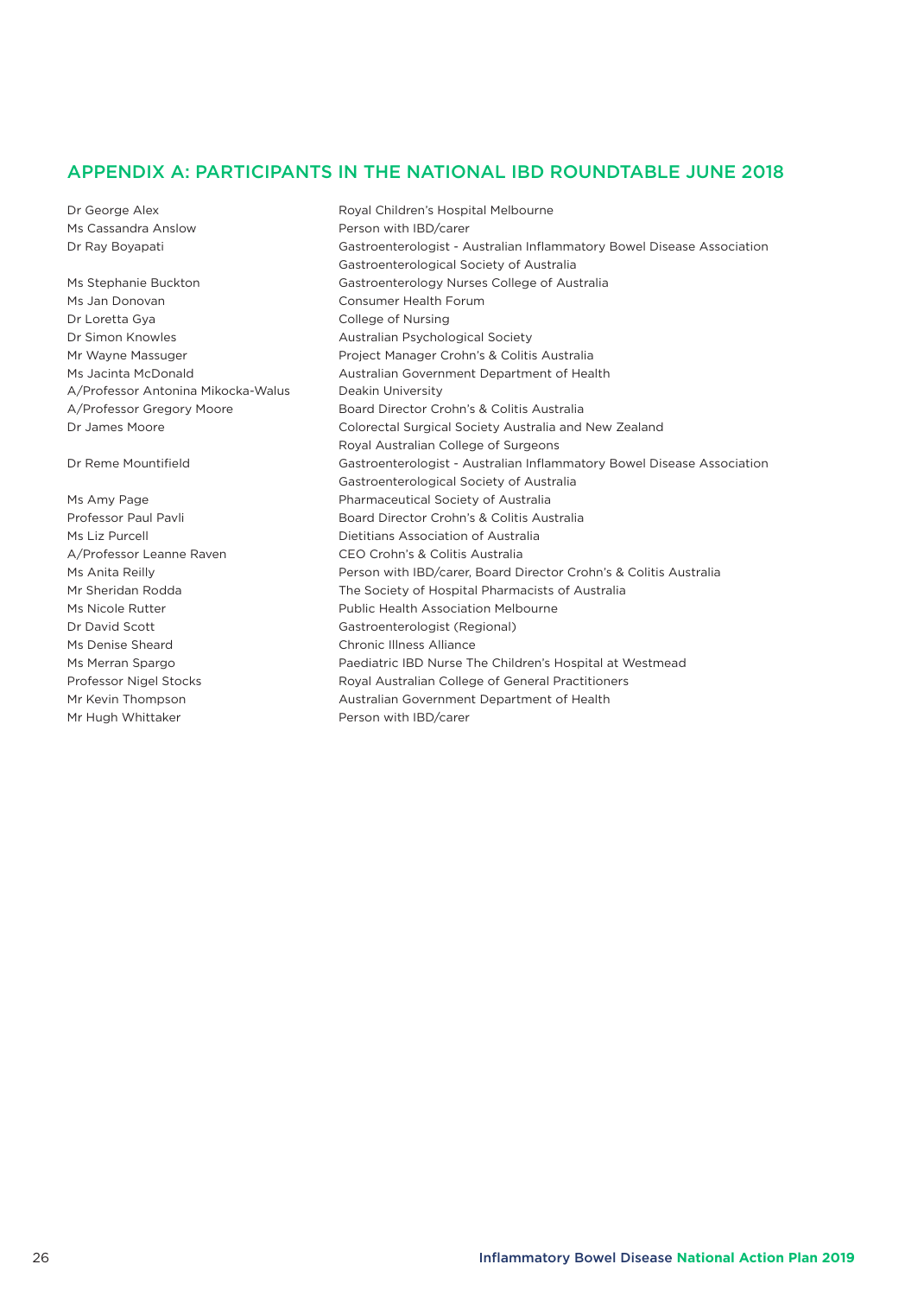

# APPENDIX B: MEMBERS OF THE SCIENTIFIC, MEDICAL & QUALITY OF CARE ADVISORY COMMITTEE, CROHN'S & COLITIS AUSTRALIA

- A/Professor Gregory Moore Gastroenterologist (Chair) Professor Jane M. Andrews Gastroenterologist Ms Stephanie Buckton Nurse Practitioner Dr Simon Knowles **Psychologist** Professor Paul Pavli **Gastroenterologist** Ms Alexandra Sechi **IBD Clinical Nurse Consultant**
- Dr Fergus Gardiner **Researcher, Royal Flying Doctor Service** Dr Edward Giles **Paediatric Gastroenterologist** Dr Emma Halmos **Accredited Practicing Dietitian** Mr Wayne Massuger **Project Manager, Crohn's & Colitis Australia** A/Professor Leanne Raven CEO, Crohn's & Colitis Australia